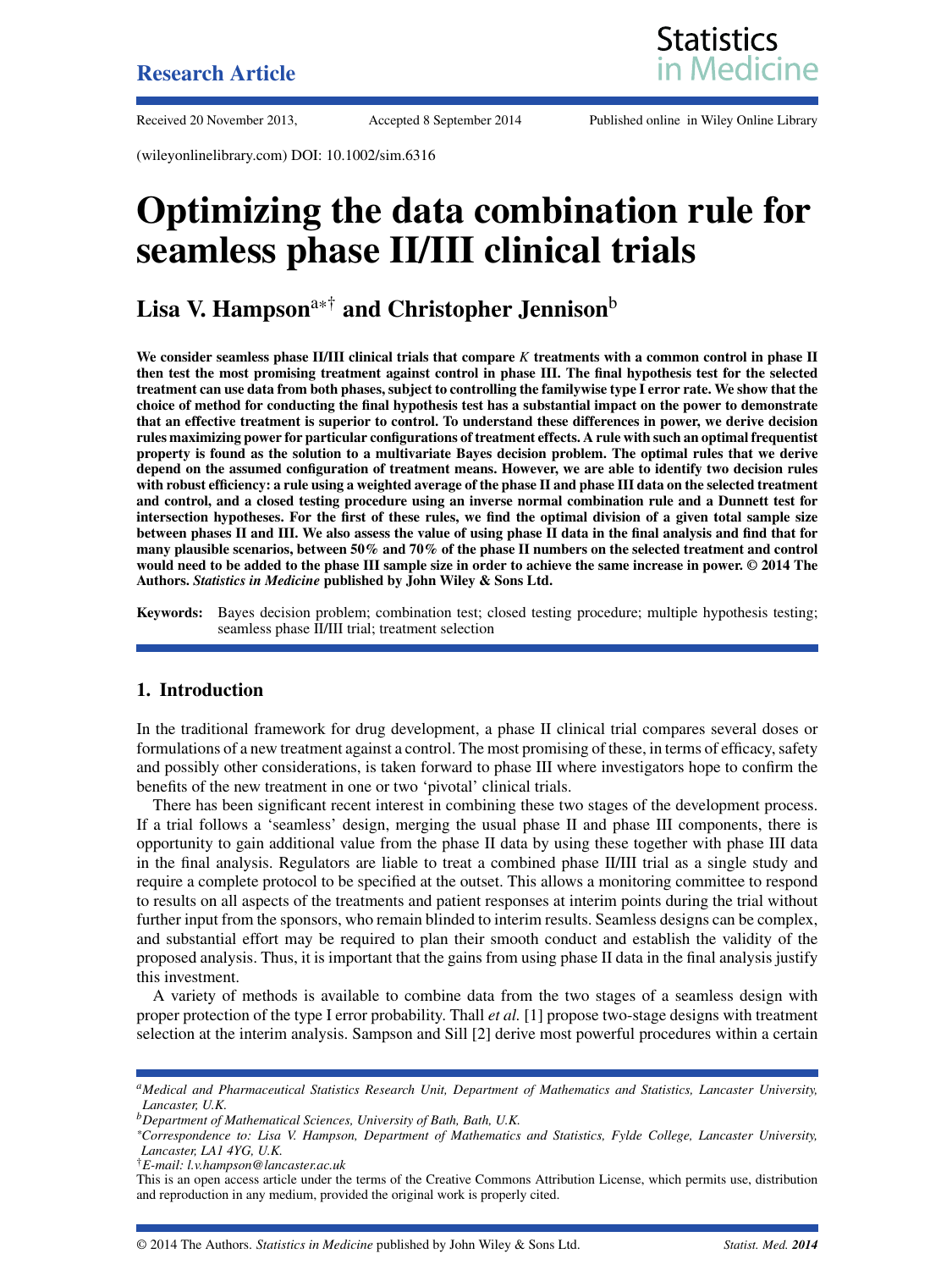class of tests combining data from two stages. Bretz *et al.* [\[3\]](#page-18-2) and Schmidli *et al.* [\[4\]](#page-18-3) present seamless phase II/III designs that use closed testing procedures [\[5\]](#page-18-4) to control the familywise type I error rate and combination tests [\[6\]](#page-18-5) to combine data from the two stages in the final hypothesis test.

It is not obvious how to choose between the various options for combining data across two phases of a seamless trial. Our aims are to identify efficient ways of doing this and, hence, quantify the potential benefits of using phase II data in a final combined analysis. We shall show how to derive an optimal final decision rule, maximizing the probability of selecting the best treatment and declaring it efficacious, under a particular configuration of treatment effects. In some cases, the decision rules we derive only control the familywise error rate over part of the parameter space—but they are still useful as they provide an upper bound on the attainable power and this can be enough to show that certain decision rules, which do control the familywise error rate, are very close to optimal.

In view of the high dimensionality of the parameter space, one would not expect a single data combination rule to be optimal for all parameter vectors. Nevertheless, we have found rules with robust efficiency across a wide range of scenarios. Having an efficient final decision rule is an important pre-requisite for investigating other aspects of phase II/III designs: given such a rule, one can optimize the division of resources between phases or assess the benefits of other phase II options, such as response adaptive allocation of patients to treatments.

In Sections [2](#page-1-0) and [3,](#page-2-0) we formulate the two-stage problem and describe a selection of the final decision rules. We apply these rules to an example in Section [4](#page-3-0) and compare their power functions. In Section [5,](#page-4-0) we derive optimal decision rules for particular configurations of treatment effects: the form of the optimal rules in Section 5.1 helps explain the rather surprising results seen in Section [4,](#page-3-0) and we solve more general optimization problems in Sections 5.2 and [5.3.](#page-10-0) In Section [6,](#page-11-0) we compare final decision rules across a range of parameter configurations and identify rules that are highly efficient across a wide variety of situations. In Section [7,](#page-13-0) we focus on one of these robustly efficient rules and show how to determine the most efficient division of resources between phases II and III. In Section [8,](#page-15-0) we assess the benefits of using phase II data in the final decision by computing the number of additional phase III observations that would be needed to produce the same improvement in power. We conclude with a discussion of the implications of our results to extensions of the seamless phase II/III design that we have considered.

#### <span id="page-1-0"></span>**2. Problem formulation**

Henceforth, we shall refer to the two parts of a seamless phase II/III design as stage 1 and stage 2. We consider the format of Thall *et al.* [\[1\]](#page-18-0) in which *K* experimental treatments are compared with a control in stage 1 and one of these is selected to be tested against the control in stage 2.

We suppose patient responses are normally distributed with known variance  $\sigma^2$  and means  $\mu_0$  on the control arm and  $\mu_i$ ,  $i = 1, ..., K$ , on treatment arms, with a high mean indicating a successful treatment. We assume that the primary endpoint, the study population and the treatment definitions remain unchanged throughout the trial, so the response distribution for a given treatment in stage 2 is the same as in stage 1. The treatment effects are  $\theta_i = \mu_i - \mu_0$ ,  $i = 1, ..., K$ , and for now, we make no assumptions about the structure of the vector  $\theta = (\theta_1, \dots, \theta_K)$ . There are *K* one-sided null hypotheses  $H_{0,1}$ :  $\theta_1 \le 0$ ,  $..., H_{0,K}$ :  $\theta_K \leq 0$  that may be tested, depending on which treatment is selected at the end of stage 1.

Following Thall *et al.* [\[1\]](#page-18-0) (hereafter TSE), we proceed as follows:

*In stage 1*, randomize  $m_1$  patients to each treatment  $i = 1, ..., K$  and the control arm and calculate maximum likelihood estimates  $\hat{\theta}_{1,i} = \hat{\mu}_{1,i} - \hat{\mu}_{1,0}, i = 1, \ldots, K$ , of the *K* treatment effects. Let  $i^*$  denote the treatment with maximum  $\hat{\theta}_{1,i}$ . If

<span id="page-1-2"></span>
$$
\hat{\theta}_{1,i^*} = \max_{i=1,...,K} \left\{ \hat{\theta}_{1,i} \right\} < \ell \,,\tag{1}
$$

stop the trial for futility, rejecting no null hypotheses. Otherwise, continue to stage 2 selecting treatment  $i^*$  for comparison with the control.

*In stage 2*, randomize  $m_2$  patients to each of treatment *i*<sup>\*</sup> and the control. Denote the estimate of  $\theta_{i*}$  based on stage 2 data only by  $\hat{\theta}_{2,i^*} = \hat{\mu}_{2,i^*} - \hat{\mu}_{2,0}$ .

*In the final analysis,* reject  $H_{0,i^\star}$ :  $\theta_{i^\star} \leq 0$  in favour of  $\theta_{i^\star} > 0$  if

<span id="page-1-1"></span>
$$
T(\hat{\theta}_{1,1}, \dots, \hat{\theta}_{1,K}, \hat{\theta}_{2,i^*}) \ge C_T(K, m_1, m_2),
$$
\n(2)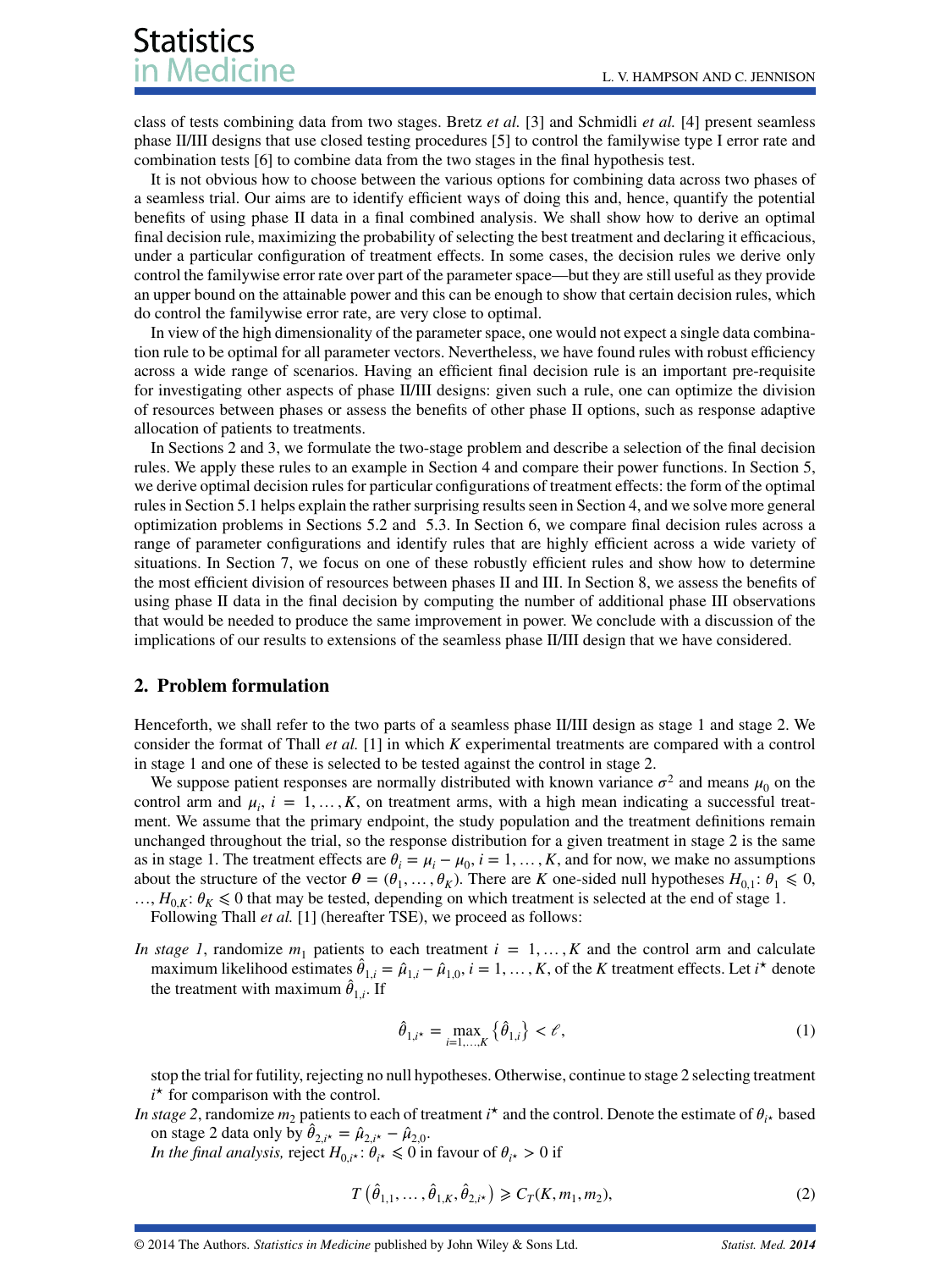where the function *T* and critical value  $C_T(K, m_1, m_2)$  are pre-specified.

The familywise error rate (FWER) under  $\theta$  of such a procedure is defined as pr{reject any true  $H_{0,i}$ ;  $\theta$ }. We shall consider procedures that control the FWER strongly at level  $\alpha$ ; that is, they have the property

pr{reject any true  $H_{0,i}$ ;  $\theta$ }  $\le \alpha$  for all parameter vectors  $\theta$ .

Let  $i_{\text{max}}$  be the index of the treatment with the highest effect  $\theta_i$ . Under parameter vectors  $\theta$  for which  $i_{\text{max}}$  is unique and  $\theta_{i_{\text{max}}} > 0$ , we define the power of a procedure to be

<span id="page-2-1"></span>pr {select treatment 
$$
i_{\text{max}}
$$
 and reject  $H_{0,i_{\text{max}}}; \theta$  }. (3)

Methods of data combination differ in the definition of the function *T* in [\(2\)](#page-1-1) and the associated critical value  $C_T(K, m_1, m_2)$ . Our aims are to compare the power of different final decision rules and identify those with close to optimal power for a variety of vectors  $\theta$ .

Searching for an optimal decision rule is a complex task because power depends on the *K*-dimensional  $\theta$ . It may be appropriate to focus on achieving high power under certain forms of  $\theta$ , particularly if 'treatments' are doses of a single compound. Rules attuned to situations where the treatment effects  $\theta_1, \ldots, \theta_K$ are high or low together may be thought of as 'borrowing strength' for inference about  $\theta_{i\star}$  from other stage 1 estimates  $\hat{\theta}_{1,i}$ ,  $i \neq i^*$ . However, the correlations between  $\hat{\theta}_{1,1}, \dots, \hat{\theta}_{1,K}$ , because of the common control arm in stage 1, also affect how these estimates should be weighted in the overall statistic  $T\left(\hat{\theta}_{1,1}, \ldots, \hat{\theta}_{1,K}, \hat{\theta}_{2,i^\star}\right)$ .

#### <span id="page-2-0"></span>**3. Methods for data combination**

In this section, we outline the decision rules underlying six methods for data combination used in our numerical investigations of power. In our simulations, we have applied the futility stopping rule in [\(1\)](#page-1-2) with  $\ell = 0$ . We calibrated the critical values of all six decision rules so that tests attain overall type I error rate  $\alpha$  when  $\theta = (0, \dots, 0)$  adjusting for the possibility of early stopping, arguing for each test that this ensures strong control of the FWER at level  $\alpha$ . Therefore, the higher power achieved by a decision rule can be attributed to an efficient use of the available data rather than a higher type I error rate.

*Conventional test*: In the conventional approach with separate phase II and phase III studies, only phase III data are used in making the final decision to accept or reject  $H_{0,i*}$ . Let  $Z_{2,i*} = \hat{\theta}_{2,i*} / \sqrt{(2\sigma^2/m_2)}$  denote the standardized test statistic based on stage 2 data. To account for the possibility of stopping after stage 1 for futility, we reject  $H_{0,i*}$  if

$$
Z_{2,i^*} \geq \Phi^{-1}\left(1 - \frac{\alpha}{\text{pr}\left\{\max_i\left\{\hat{\theta}_{1,i}\right\} \geq 0;\,\theta = \mathbf{0}\right\}}\right) = \Phi^{-1}\left(1 - \frac{K+1}{K}\alpha\right),\,
$$

where  $\Phi$  denotes the standard normal cumulative distribution function and  $\theta$  denotes the parameter vector  $(0, \ldots, 0)$ . The overall type I error rate under  $\theta = 0$  is exactly  $\alpha$ , and it follows from the arguments of Jennison and Turnbull [\[7,](#page-18-6) Section 3] that the FWER is controlled strongly at level  $\alpha$ .

*TSE decision rule*: Adapting the procedure of Thall, Simon and Ellenberg [\[1\]](#page-18-0) to a normal response, we define

$$
Z_{1,i^*} = \frac{\hat{\theta}_{1,i^*}}{\sqrt{(2\sigma^2/m_1)}} \quad \text{and} \quad Z_{2,i^*} = \frac{\hat{\theta}_{2,i^*}}{\sqrt{(2\sigma^2/m_2)}}.
$$

and reject  $H_{0,i^*}$  if

$$
w_1 Z_{1,i^*} + w_2 Z_{2,i^*} > C_{TSE}(K, m_1, m_2),
$$

where  $w_i = \sqrt{\{m_i/(m_1 + m_2)\}}$ ,  $i = 1, 2$ , and  $C_{TSE}(K, m_1, m_2)$  is chosen to give FWER  $\alpha$  when  $\theta = 0$ . Jennison and Turnbull [\[7\]](#page-18-6) note that this ensures the FWER is controlled strongly at level  $\alpha$ .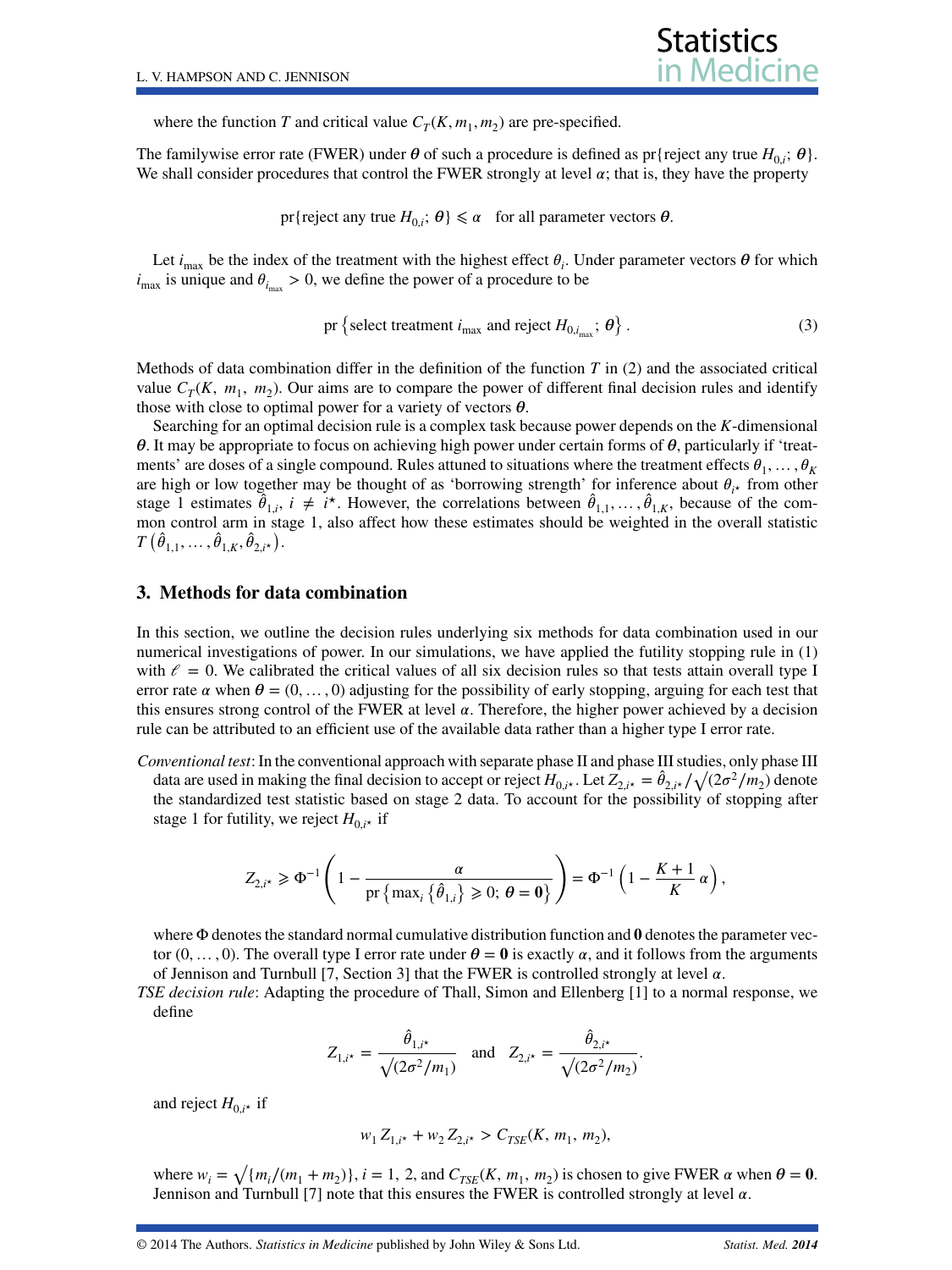*Combination tests*: Bretz *et al.* [\[3\]](#page-18-2) and Schmidli *et al.* [\[4\]](#page-18-3) present a variety of adaptive designs for seamless phase II/III clinical trials. These proposals follow the general approach of Bauer and Kieser [\[8\]](#page-18-7) for making mid-study data-dependent adaptations while preserving trial integrity. They use closed testing procedures [\[5\]](#page-18-4) to control the FWER and combination tests [\[6\]](#page-18-5) to conduct hypothesis tests using data from the two stages.

Denote the set of indices *i* of null hypotheses  $H_{0,i}$  by  $S = \{1, \ldots, K\}$ . A closed testing procedure requires an  $\alpha$ -level test of the intersection hypothesis  $H_{0,I} = \bigcap_{i \in I} H_{0,i}$  for each subset *I* of *S*; this test will reject  $H_{0,I}$  with probability at most  $\alpha$  when all  $H_{0,i}$  with indices  $i \in I$  are true. Tests of intersection hypotheses  $H_{0,I}$  combine data from the two stages of the trial. A combination test of  $H_{0,I}$  is defined in terms of one-sided *p*-values  $P_{1,I}$  and  $P_{2,I}$  for  $H_{0,I}$  based on stage 1 and stage 2 data, respectively. Note that 'stage 2 data' refers to new data in stage 2, not the cumulative data at the end of stage 2. Using the inverse  $\chi^2$  rule (originally proposed by Fisher [\[9\]](#page-18-8) for combining separate experiments) to combine *p*values in the test for each intersection hypothesis in the closed testing procedure, we obtain an overall decision rule that rejects  $H_{0,i*}$  if

<span id="page-3-1"></span>
$$
\min_{\{I \subseteq S : i^* \in I\}} \{-\log(P_{1,I}) - \log(P_{2,I})\} > 0.5 \chi^2_{4,1-\alpha},\tag{4}
$$

where  $\chi^2_{4,1-\alpha}$  is the value exceeded with probability  $\alpha$  by a  $\chi^2_4$  random variable. We refer to this as the 'BK inverse  $\chi^2$ ' decision rule. Alternatively, using the inverse normal combination rule [\[10,](#page-18-9) [11\]](#page-18-10) to combine *p*-values gives the 'BK inverse normal' decision rule, which rejects  $H_{0i*}$  if

<span id="page-3-2"></span>
$$
\min_{\{I \subseteq S : i^* \in I\}} \{w_1 Z_{1,I} + w_2 Z_{2,I}\} > \Phi^{-1}(1 - \alpha),\tag{5}
$$

where, as in the TSE method,  $w_i = \sqrt{\{m_i/(m_1 + m_2)\}}$ ,  $i = 1, 2$ . There are various choices for defining the *p*-values for intersection hypotheses in the previous methods. In our simulations, we compared the efficiencies of methods when Simes [\[12\]](#page-18-11) and Dunnett [\[13\]](#page-18-12) *p*-values are used for intersection hypotheses.

Because the trial may stop for futility after stage 1, all the previous procedures have an FWER below  $\alpha$ . Additional conservatism arises from using Simes' method to define *p*-values for intersection hypotheses arising from multiple comparisons with a common control [\[14\]](#page-18-13). So as not to disadvantage methods using Simes' test in our investigations of decision rules, we have adjusted the critical values on the right-hand sides of [\(4\)](#page-3-1) and [\(5\)](#page-3-2) so that the FWER is  $\alpha$  under  $\theta = 0$  proceeding on the assumption that this is a sufficient condition to ensure strong control of the FWER. In fact, it is difficult to give a general proof that the probability of a type I error is decreased when one treatment effect, say  $\theta_i$ , is increased above zero: because  $H_{0i}$  is now false, rejecting it no longer counts as a type I error but, against this, a low *p*value for treatment *i* may reduce the *p*-value for an intersection hypothesis involving a selected treatment  $i^* \neq i$ . We have used simulation to check the implications of these lower critical values in our examples, and in all cases, we found the type I error rate to be controlled at level  $\alpha$  with some conservatism: see the supporting information accompanying this manuscript for further discussion.

We now illustrate the application of the previous testing procedures in an example.

#### <span id="page-3-0"></span>**4. Illustrative example**

Liu and Pledger [\[15\]](#page-18-14) discuss a seamless phase II/III trial comparing five doses of a treatment for migraine headaches against placebo. We simplify this example by assuming that both stages of the trial measure the same clinical endpoint, the decrease in monthly headache rate over 4 months. Responses are assumed to be normally distributed with standard deviation  $\sigma = 5$ . A reduction of 2 in the average monthly headache rate, compared with placebo, is taken to be clinically meaningful, and high power is desired to detect a dose with such an effect.

In our notation,  $K = 5$  and for each dose  $i = 1, ..., K$ , we wish to test  $H_{0,i}: \theta_i \leq 0$  against  $\theta_i > 0$ . While controlling the FWER strongly at  $\alpha = 0.025$ , we desire high power to select and declare efficacious a dose with a treatment effect  $\theta_i = 2$ . Suppose the trial follows a two-stage design with  $m_1 = 28$  patients randomized to each dose and placebo in stage 1 and a further  $m_2 = 140$  allocated to each of dose  $i^*$ and placebo when sampling continues to stage 2. Such unequal division of resources between phases is common in practice, with larger sample sizes devoted to confirming efficacy of the selected dose in phase III.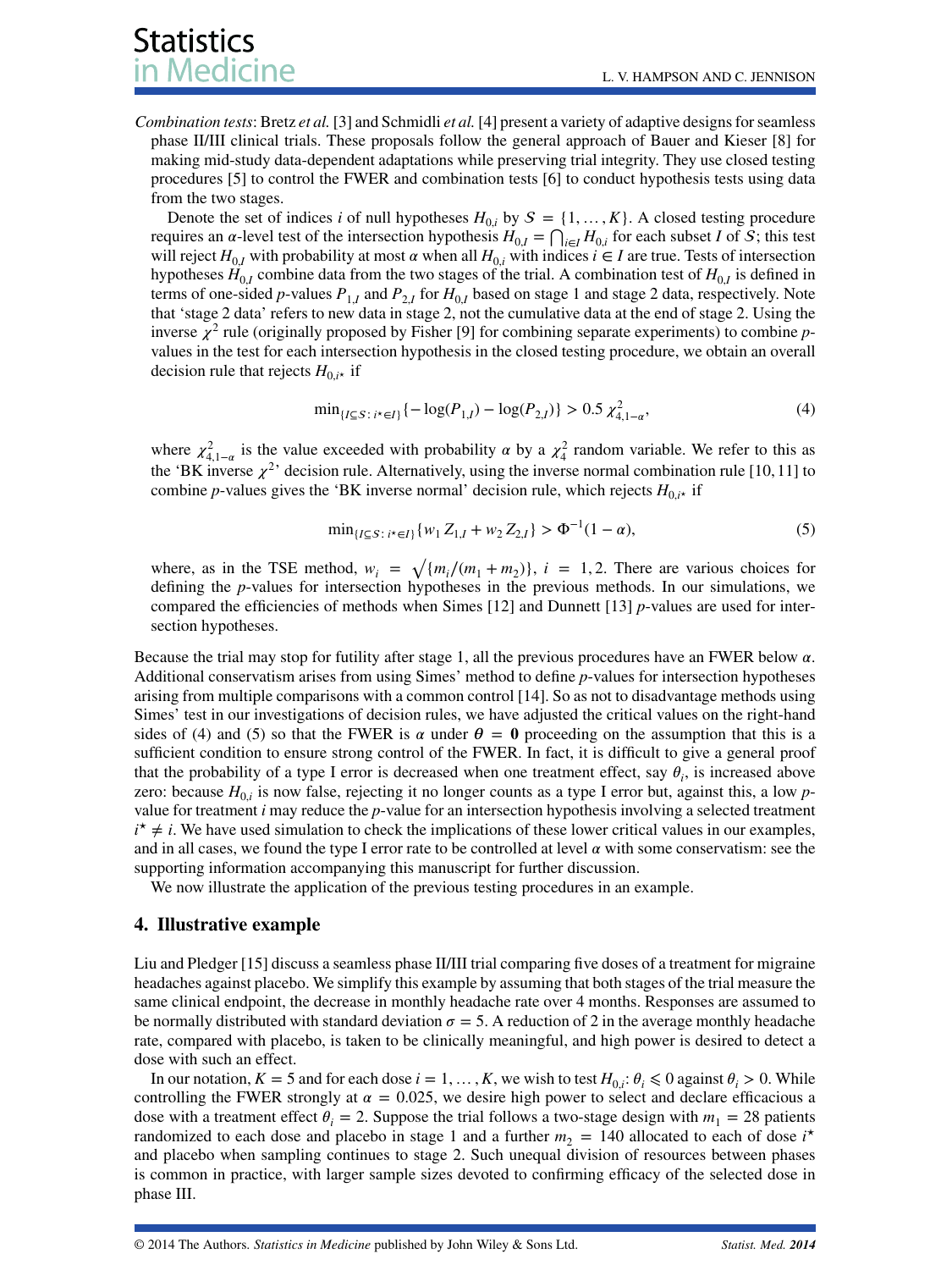<span id="page-4-1"></span>

| <b>Table I.</b> Critical values for six decision rules testing $H_{0,i*}$ : $\theta_{i*} \le 0$ against<br>$\theta_{i\star} > 0.$ |                                                           |                |  |  |  |  |
|-----------------------------------------------------------------------------------------------------------------------------------|-----------------------------------------------------------|----------------|--|--|--|--|
| Design                                                                                                                            | Test statistic                                            | Critical value |  |  |  |  |
| Conventional<br><b>TSE</b>                                                                                                        | $Z_{2ik}$<br>$w_1 Z_{1,i*} + w_2 Z_{2,i*}$                | 1.881<br>2.245 |  |  |  |  |
| BK inverse $\chi^2$ (Simes)                                                                                                       | $\min_{\{I \supset i^* \}} \{-\log(P_{1,I}P_{2,I})\}$     | 5.342          |  |  |  |  |
| BK inverse $\chi^2$ (Dunnett)                                                                                                     | $\min_{\{I \supset i^* \}} \{-\log(P_{1,I}P_{2,I})\}$     | 5.539          |  |  |  |  |
| BK inverse normal (Simes)                                                                                                         | $\min_{\{I \supset i^* \}} \{w_1 Z_{1,I} + w_2 Z_{2,I}\}$ | 1.851          |  |  |  |  |
| BK inverse normal (Dunnett)                                                                                                       | $\min_{\{I \supset i^* \}} \{w_1 Z_{1,I} + w_2 Z_{2,I}\}$ | 1.958          |  |  |  |  |

These rules control familywise type I error rate at level  $\alpha = 0.025$  for  $K = 5$ ,  $m_1 = 28$ ,  $m_2 = 140$ ,  $\ell = 0$  and  $\sigma = 5$ .



<span id="page-4-2"></span>**Figure 1.** Power of six decision rules under  $\theta = (0, 0, 0, 0, \delta)$  when  $m_1 = 28$ ,  $m_2 = 140$ ,  $\ell = 0$ ,  $\sigma = 5$ , and FWER is controlled strongly at  $\alpha = 0.025$ . All estimates are based on 1 million simulations. The legend lists rules in order of decreasing power.

Table [I](#page-4-1) lists the critical values needed to implement the six decision rules described in Section [3](#page-2-0) with a familywise type I error rate of 0.025.

Suppose that only the highest dose gives an improvement over placebo and the vector of treatment effects has the form  $\theta = (0, 0, 0, 0, \delta)$ . Figure [1](#page-4-2) shows the power of each decision rule, as a function of  $\delta$ , to select dose 5 and reject  $H_{0.5}$ . Results are based on 1 million replicates in each scenario considered, so standard errors of estimated probabilities are at most 0.0005. The TSE procedure is most powerful at all values of  $\delta$ , closely followed by the BK inverse normal combination test using Dunnett *p*-values for intersection hypotheses. Surprisingly, the three other combination tests have lower power than the conventional test that does not use the phase II data at all. Differences in power are as high as 0.05 in places: the values of  $\delta$  at which different rules attain the same power differ by up to 5% and, supposing the sample size needed to achieve a given power to be roughly proportional to  $\delta^{-2}$ , this translates into differences in sample size of up to 10%.

The results in Figure [1](#page-4-2) parallel those of Jennison and Turnbull [\[16,](#page-18-15) Section 5.3] for an example with  $K = 4$ ,  $m_1 = 100$ ,  $m_2 = 500$  and  $\sigma = 5$  (although those authors did not consider methods using Dunnett tests). The failure in both examples of some decision rules to improve on the conventional test, which ignores stage 1 data, motivated our investigation of the underlying decision rules. We shall also investigate whether the same patterns of relative efficiency occur for other forms of  $\theta$  and consider what is the optimal division of resources between phases II and III when the total sample size has been fixed. In order to explore these issues, we shall derive optimal decision rules for particular forms of  $\theta$  and study the structure of these rules.

#### <span id="page-4-0"></span>**5. Optimal data combination rules**

#### *5.1. Optimizing power for a family of configurations of*

In the framework of Section [2,](#page-1-0) the function  $T(\hat{\theta}_{1,1},\ldots,\hat{\theta}_{1,K},\hat{\theta}_{2,i^\star})$  in [\(2\)](#page-1-1) specifies a decision rule. We seek to optimize this function while protecting the FWER. We shall consider a variety of configurations of  $\theta$ ,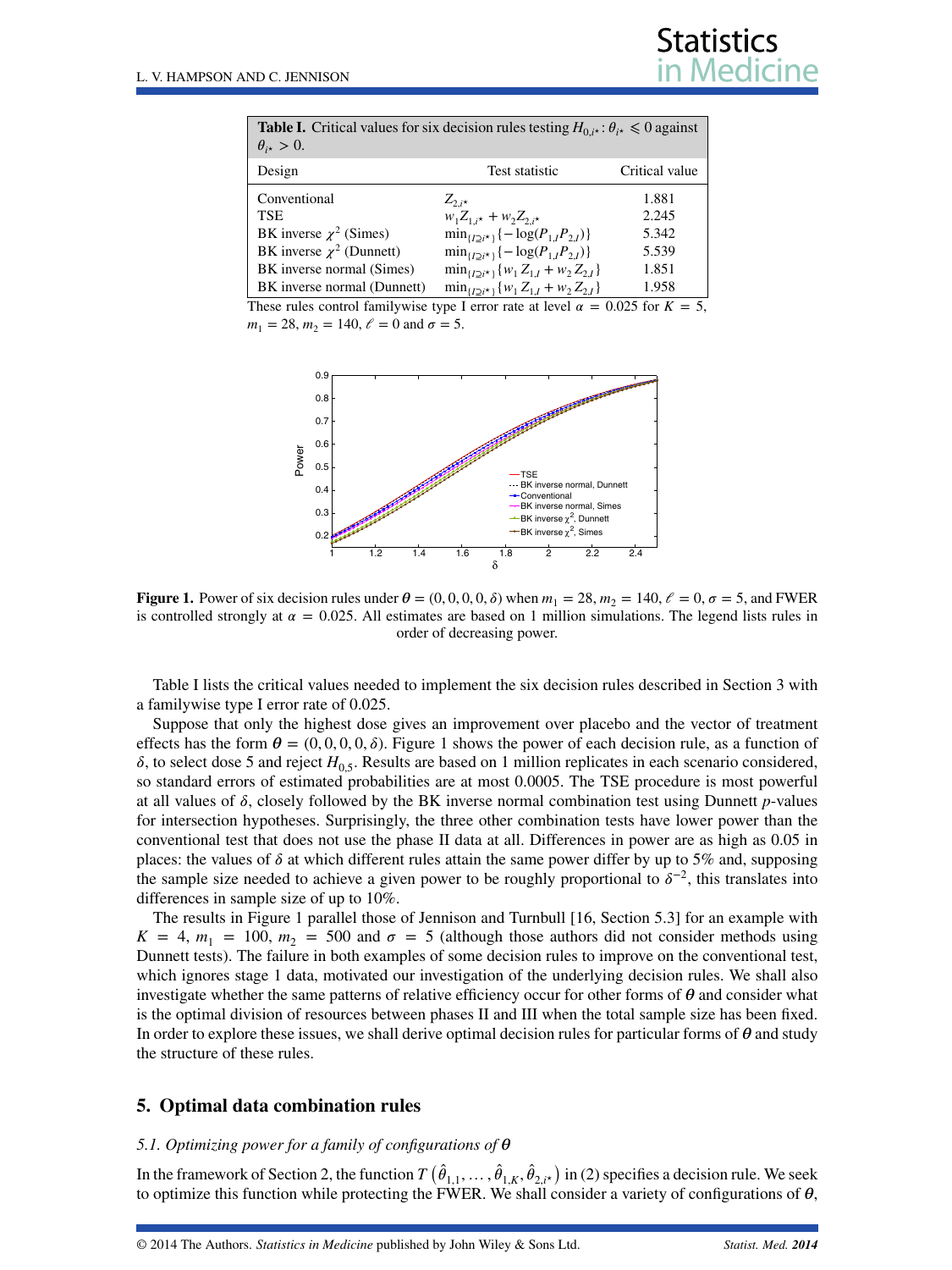chosen to cover a wide range of plausible possibilities. We first consider vectors  $\theta$ , which are permutations of ( $\gamma \delta$ , ...,  $\gamma \delta$ ,  $\delta$ ), where  $0 \le \gamma < 1$  and the value  $\delta$  is equally likely to appear in each of the *K* positions. We seek the decision rule with the highest probability, averaged over the *K* permutations of  $\theta$ , of selecting the treatment with effect  $\delta$  in stage 1 and rejecting the associated null hypothesis in stage 2. This is in keeping with the definition of power used by TSE that focuses on selecting the treatment with the highest effect when other treatment effects are lower by a specified margin. We shall require rules to have type I error rate at most  $\alpha$  when  $\theta = 0$ : we have seen in Section [3](#page-2-0) that this is a sufficient condition for some rules to provide strong control of the FWER but we shall have to check this property for the new rules that we derive.

We proceed by defining a Bayes decision problem with a prior distribution for  $\theta$  and costs for each possible decision. We then search over values of these costs to find a version of this problem for which the optimal Bayes rule has type I error rate  $\alpha$  under  $\theta = 0$  and so solves the problem originally stated in frequentist terms. The method of re-casting a frequentist problem as a Bayes decision problem has been used to find optimal group sequential tests; see, for example, [\[17](#page-18-16)[–21\]](#page-18-17). In our problem, power depends on a vector of treatment effects, and we handle this by dealing with a one-dimensional subset of vectors  $\theta$  at a time. This provides a benchmark for each family of  $\theta$  vectors, against which other decision rules can be compared. While it is desirable to have a single rule with robust efficiency in a wide variety of situations, it could be that quite different rules are needed to achieve high power for different configurations of  $\theta$ , in which case, the importance of these different scenarios should guide the overall choice.

For our first problem, with  $\theta$  a permutation of  $(\gamma \delta, \ldots, \gamma \delta, \delta)$ , let  $\xi$ , denote the vector with  $\theta_i = \delta$ and the other  $K - 1$  elements equal to  $\gamma \delta$ . Define a prior distribution for  $\theta$  with discrete mass function  $\pi(\theta)$  placing probability  $1/(K + 1)$  on each of the cases  $\theta = 0$  and  $\theta = \xi_i$ ,  $i = 1, ..., K$ . The only hypothesis that can be rejected when treatment *i* is selected for stage 2 is  $H_{0,i}$ . Thus, the set of possible actions is  $\{A_0, A_1, \ldots, A_K\}$  where, for  $i \geq 1$ ,  $A_i$  means that treatment *i* is selected after stage 1 and  $H_{0,i}$  is rejected at the end of stage 2, while  $A_0$  indicates stopping for futility at stage 1 or continuing to stage 2 but failing to reject any  $H_{0,i}$ . We define the loss function  $L(\theta, A)$  as

$$
L(\mathbf{0}, A_i) = c_1 \text{ for } i = 1, ..., K,
$$
  
\n
$$
L(\xi_i, A_i) = -c_2 \text{ for } i = 1, ..., K,
$$
  
\n
$$
L(\theta, A) = 0 \text{ otherwise.}
$$

The reward for correctly rejecting  $H_{0,i}$  appears as the negative cost  $-c_2$ , and the penalty for failing to reject  $H_{0,i}$  when  $\theta = \xi_i$  is the absence of this reward. Our original criteria concern power to declare efficacy of treatment *i* when  $\theta = \xi_i$  but do not differentiate between ways of failing to reject  $H_{0,i}$  when  $\theta = \xi_i$ ; hence, we define the same loss, of zero, for actions  $A_0$  and  $A_j$ ,  $j \ge 1$  and  $j \ne i$ , in this case.

The Bayes rule for the problem that we have defined minimizes the Bayes risk

<span id="page-5-0"></span>
$$
c_1 \pi(\mathbf{0}) \sum_{i=1}^K \text{pr}\{A_i \mid \theta = \mathbf{0}\} - c_2 \sum_{i=1}^K \pi(\xi_i) \text{pr}\{A_i \mid \theta = \xi_i\}
$$
  
=  $c_1 \pi(\mathbf{0}) \text{ pr}\{\text{select any treatment } i \text{ and reject } H_{0,i} \mid \theta = \mathbf{0}\}$  (6)  

$$
-c_2 \sum_{i=1}^K \pi(\xi_i) \text{ pr}\{\text{select treatment } i \text{ and reject } H_{0,i} \mid \theta = \xi_i\}.
$$

Suppose that treatment  $i^*$  is selected and data at the end of stage 2 are summarized as

$$
D_{i^*} = (\hat{\theta}_{1,1}, \dots, \hat{\theta}_{1,K}, \hat{\theta}_{2,i^*}).
$$

Either action  $A_0$  or action  $A_i^*$  must be taken. Let  $\pi(\theta | D_i^*)$  denote the posterior distribution of  $\theta$  given data  $D_{i*}$ . If action  $A_i^*$  is chosen, so  $H_{0,i*}$  is rejected, the posterior expected loss is

<span id="page-5-1"></span>
$$
c_1 \pi \left( \mathbf{0} \mid D_{i^*} \right) - c_2 \pi \left( \xi_{i^*} \mid D_{i^*} \right). \tag{7}
$$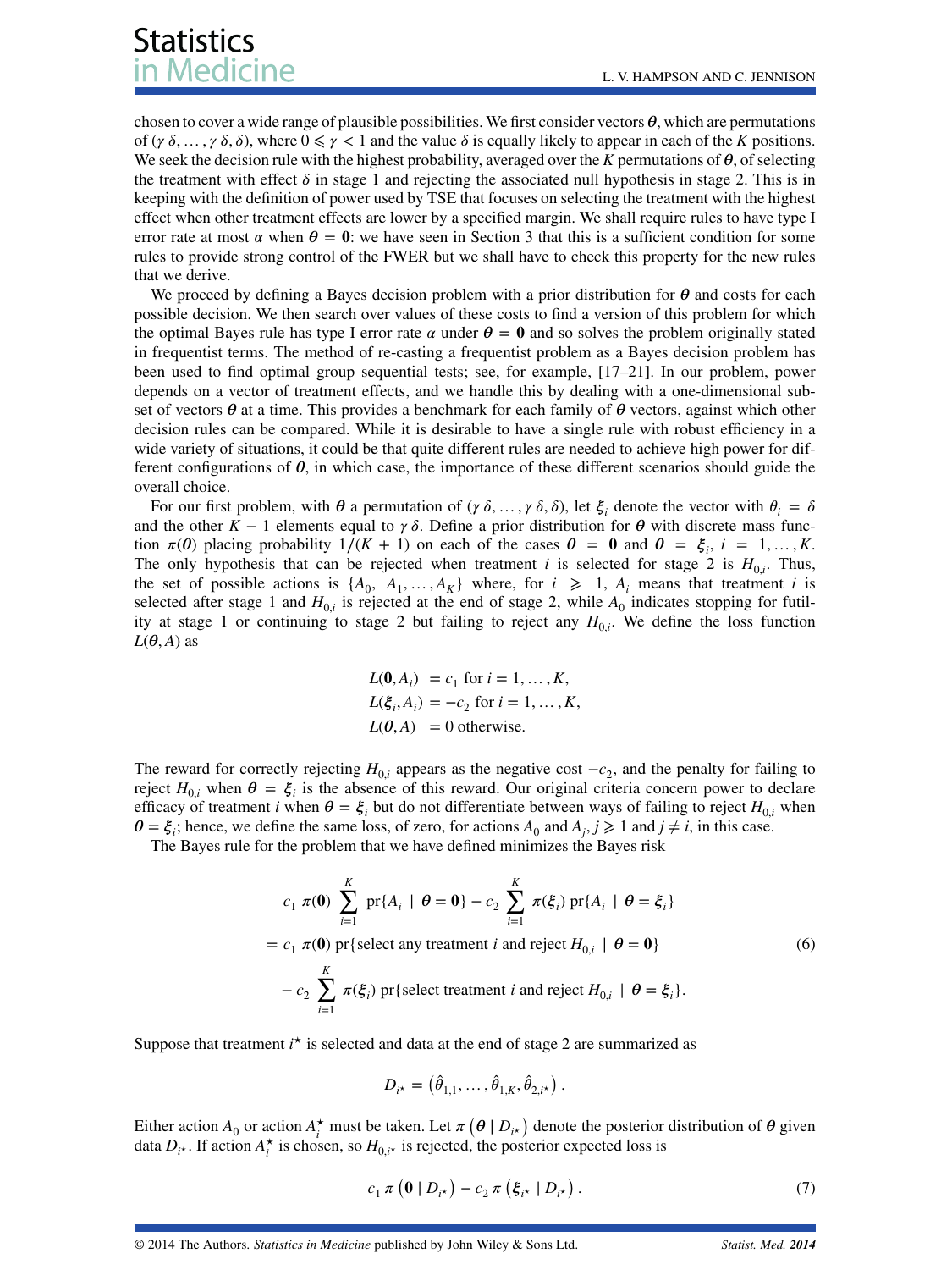All costs associated with action  $A_0$  are zero, so if this action is chosen and  $H_{0,i*}$  is not rejected, the loss is exactly zero. Thus, the Bayes rule that minimizes [\(6\)](#page-5-0) rejects  $H_{0,i*}$  if and only if [\(7\)](#page-5-1) is negative or, equivalently, if

<span id="page-6-0"></span>
$$
\frac{\pi\left(\xi_{i^*} \mid D_{i^*}\right)}{\pi\left(\mathbf{0} \mid D_{i^*}\right)} > \frac{c_1}{c_2} \,. \tag{8}
$$

**Statistics** 

Because the prior probabilities of  $\theta = 0$  and  $\theta = \xi_{i*}$  are equal, the left-hand side of [\(8\)](#page-6-0) is simply the likelihood ratio of the observed data under  $\theta = \xi_{i*}$  and  $\theta = 0$ .

Given  $\theta$ , the stage 1 estimates  $\hat{\theta}_1 = (\hat{\theta}_{1,1}, \dots, \hat{\theta}_{1,K})$  are distributed as  $\hat{\theta}_1 \sim N(\theta, V)$ , where  $V_{ii} =$  $(2\sigma^2/m_1)$  for  $i = 1, ..., K$  and  $V_{ii'} = (\sigma^2/m_1)$  for  $i \neq i'$ . The inverse of *V* has elements

$$
V_{ii}^{-1} = \frac{K}{K+1} \frac{m_1}{\sigma^2}, i = 1, \dots, K, \text{ and } V_{ii'}^{-1} = \frac{-1}{K+1} \frac{m_1}{\sigma^2}, i \neq i'.
$$

The log likelihood ratio of  $\hat{\theta}_1$  under  $\theta = \xi_{i*}$  and  $\theta = 0$  is

<span id="page-6-1"></span>
$$
\hat{\theta}_1^T V^{-1} \xi_{i^*} - \frac{1}{2} \xi_{i^*}^T V^{-1} \xi_{i^*} = \frac{m_1 \delta}{(K+1) \sigma^2} \left[ \{ K - (K-1)\gamma \} \hat{\theta}_{1,i^*} + (2\gamma - 1) \sum_{i \neq i^*} \hat{\theta}_{1,i} \right] - g \frac{\delta^2}{\sigma^2} \tag{9}
$$

for some constant *g*. The log likelihood ratio for the stage 2 data  $\hat{\theta}_{2,i^*}$  is

<span id="page-6-2"></span>
$$
\frac{m_2}{2\,\sigma^2} \,\hat{\theta}_{2,i^*} \delta - \frac{m_2}{4\,\sigma^2} \,\delta^2. \tag{10}
$$

Adding [\(9\)](#page-6-1) and [\(10\)](#page-6-2) gives the log likelihood ratio of  $D_i$ <sub>*i*</sub> under  $\theta = \xi_i$ <sub>*i*</sub> and  $\theta = 0$ . It follows that the condition for the Bayes test to reject  $H_{0,i*}$  can be written as

<span id="page-6-3"></span>
$$
\frac{m_1}{K+1} \left[ \{ K - (K-1)\gamma \} \hat{\theta}_{1,i^*} + (2\gamma - 1) \sum_{i \neq i^*} \hat{\theta}_{1,i} \right] + \frac{m_2}{2} \hat{\theta}_{2,i^*} \ge c,
$$
\n(11)

where

<span id="page-6-4"></span>
$$
c = \frac{\sigma^2}{\delta} \log \left( \frac{c_1}{c_2} \right) + \left( g + \frac{m_2}{4} \right) \delta. \tag{12}
$$

The constant *c* is an increasing function of the ratio  $c_1/c_2$ . Also, *c* depends on  $\delta$ , but the expression on the left-hand side of [\(11\)](#page-6-3) does not.

Suppose *c* is such that the rule given by [\(11\)](#page-6-3) has type I error rate  $\alpha$  when  $\theta = 0$ . For any given  $\delta$ , there are costs  $c_1$  and  $c_2$  that satisfy [\(12\)](#page-6-4) with this *c*. Hence, the decision rule [\(11\)](#page-6-3) minimizes [\(6\)](#page-5-0) for this  $\delta$  and the pair  $(c_1, c_2)$ , and so, it maximizes

$$
\sum_{i=1}^{K} \pi(\xi_i) \text{ pr} \{\text{select treatment } i \text{ and reject } H_{0,i} \mid \theta = \xi_i \}
$$

amongst all rules with type I error rate less than or equal to  $\alpha$  when  $\theta = 0$ . Thus, this decision rule solves the problem posed at the start of this section, and we note that, by construction, the same rule is optimal for all values of  $\delta$ .

We can find this optimal rule by searching for the constant  $c$  in [\(11\)](#page-6-3) that gives type I error rate  $\alpha$  under  $\theta = 0$ . Because we use simulation to estimate error rates, we have applied the Robbins–Monro algorithm [\[22\]](#page-18-18) to search for the value of *c* that satisfies this condition.

Setting  $\gamma = 0$  gives the example of Section [4](#page-3-0) where  $\theta$  is a permutation of  $(0, \ldots, 0, \delta)$ . In this case, estimates  $\hat{\theta}_{1,i}$  for treatments other than  $i^*$  have negative weights in [\(11\)](#page-6-3). This is a consequence of the correlation between estimates  $\hat{\theta}_{1,i}$  and  $\hat{\theta}_{1,i^*}$  for  $i \neq i^*$  caused by the common control arm: for the values  $\theta = \xi_{i*}$  and  $\theta = 0$  appearing in the likelihood ratio in [\(8\)](#page-6-0), all  $\theta_i$  for  $i \neq i^*$  are zero, and, because positive values of  $\hat{\theta}_{1,i}$  for  $i \neq i^*$  may be due to lower than average responses on the control arm in stage 1,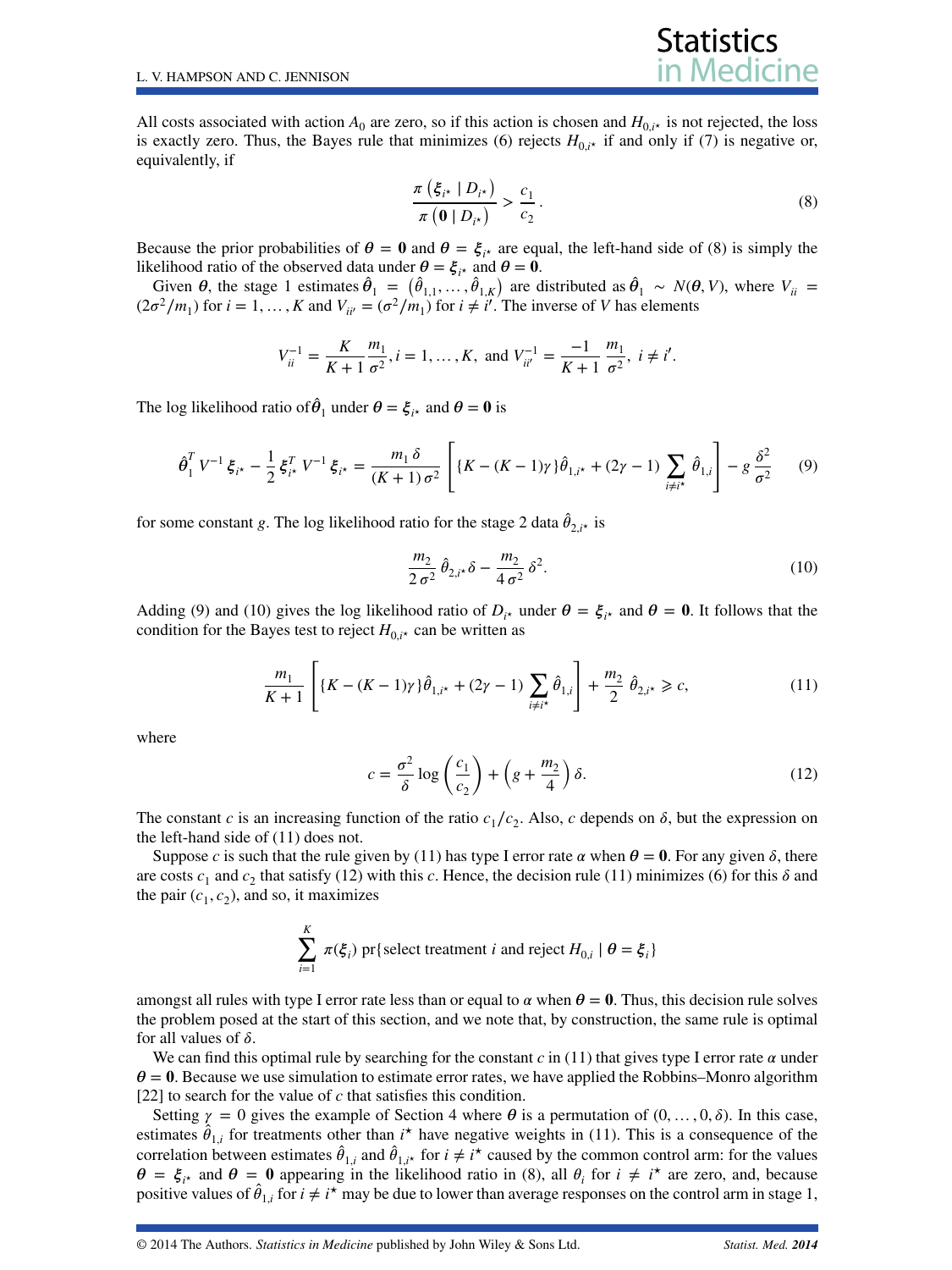this possibility detracts from the evidence a positive  $\hat{\theta}_{1,i^*}$  provides in support of  $\theta_{i^*} = \delta$ . If some of the  $\theta_i$  are decreased while others remain equal to zero, the negative weights for  $\hat{\theta}_{1,i}$ ,  $i \neq i^*$ , are likely to lead to higher values of the left-hand side of [\(11\)](#page-6-3), increasing the probability of rejecting  $H_{0,i\star}$ . Thus, the decision rule [\(11\)](#page-6-3) does not control the FWER strongly at level  $\alpha$ . The form of this decision rule is, nevertheless, instructive. The desirability of negative weights for the  $\hat{\theta}_{1,i}$ ,  $i \neq i^*$ , explains the poor performance of tests using Simes' rule, which treats good performance of other treatments as supporting evidence in favour of treatment *i*<sup>\*</sup>. The conventional procedure ignores all first-stage data, so at least it does not give weights of the wrong sign to  $\hat{\theta}_{1,i}$ ,  $i \neq i^*$ . Dunnett *p*-values for intersection hypotheses are appropriate when only one treatment is efficacious as they focus on the single treatment with the highest estimated effect. If we retain the form of the test statistic in [\(11\)](#page-6-3) but modify it so that all weights are non-negative in order to maintain strong control of the FWER, we obtain a linear combination of  $\hat{\theta}_{1,i^*}$ and  $\hat{\theta}_{2,i^*}$ . The TSE decision rule has this form: it is the likelihood ratio test between  $\theta = \xi_{i^*}$  and  $\theta = 0$ based on  $\hat{\theta}_{1,i^*}$  and  $\hat{\theta}_{2,i^*}$  only, and we conjecture that the TSE procedure is very close to optimal for the case  $\gamma = 0$ .

In [\(11\)](#page-6-3), the weights for estimates  $\hat{\theta}_{1,i}$  with  $i \neq i^*$  are negative if  $\gamma < 0.5$ , zero for  $\gamma = 0.5$  and positive if  $\gamma > 0.5$ . We show in the Appendix how these weights can be obtained by fitting a linear regression model to the stage 1 data and the signs of the weights follow from this representation. For  $\gamma$  < 0.5, the negative weights imply that tests of this form do not control the FWER strongly and, as for  $\gamma = 0$ , we conjecture that the TSE procedure is close to optimal.

If  $\gamma = 0.5$ , the optimal decision rule has zero weights for  $\hat{\theta}_{1,i}$ ,  $i \neq i^*$ , and is precisely the TSE rule. Thus, the TSE rule provides the ideal solution in this case where there is one high treatment and other effects are at an intermediate level. As noted in Section [3,](#page-2-0) strong control of the FWER does follow from controlling the type I error rate at  $\theta = 0$  in this case. When  $\gamma \ge 0.5$ , the weight of each  $\hat{\theta}_{1,i}$  is positive and, by the arguments applied for Simes' rule in Section [3,](#page-2-0) we expect that controlling the type I error rate at  $\theta = 0$  implies strong control of the FWER for all possible vectors  $\theta$ .

Figure [2](#page-7-0) compares power curves of optimal decision rules and the six methods introduced in Section [3](#page-2-0) in the example of Section [4,](#page-3-0) with  $K = 5$  treatments and a control. Panels (a) and (b) of Figure [2](#page-7-0) show power curves for  $\gamma = 0.5$ , the case in which the TSE rule is optimal.

We see that the two BK inverse normal combination tests have almost the same power as the TSE rule: for the test using Simes' rule, this is a significant improvement over the case  $\gamma = 0$  seen in Figure [1.](#page-4-2)



<span id="page-7-0"></span>**Figure 2.** Power achieved by decision rules in the example of Section [4](#page-3-0) when  $\theta$  is a random permutation of  $(\gamma, \gamma, \gamma, \gamma, 1)$   $\delta$  with (a) - (b)  $\gamma = 0.5$  and (c) - (d)  $\gamma = 0.75$ . Decision rules are listed in order of decreasing power. Results are based on 1 million simulations for each scenario.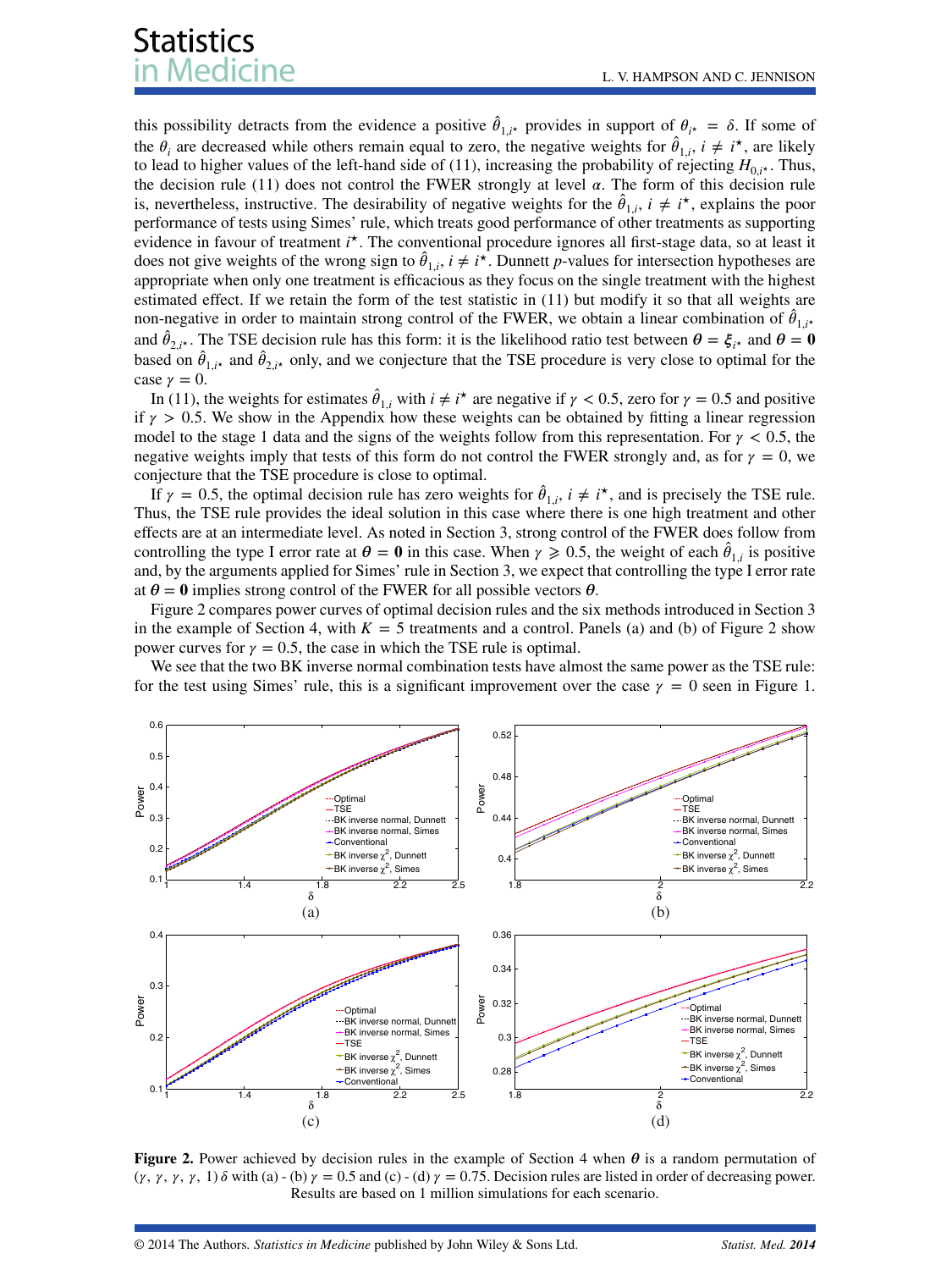However, the two BK inverse  $\chi^2$  combination tests still have lower power than the conventional test using stage 2 data only. The power curves for  $\gamma = 0.75$  in panels (c) and (d) show the TSE rule and the two BK inverse normal combination tests to be almost as powerful as the optimal decision rule for this case, and now the two BK inverse  $\chi^2$  combination tests have a small advantage over the conventional test.

**Statistics** 

The power curves for  $\gamma = 0.75$  are noticeably lower than for  $\gamma = 0.5$  because of the higher probability of a sub-optimal treatment being selected after stage 1. If a final decision in favour of a sub-optimal treatment with sufficiently high effect size is deemed acceptable, the definition of power could be modified to include this. Such a definition would certainly be reasonable in the limit as  $\gamma \to 1$ .

#### *5.2 Optimizing power for general configurations of*

The approach of Section 5.1 can be extended to obtain decision rules that maximize power averaged over the *K*! permutations of  $(\gamma_1, \ldots, \gamma_{K-1}, 1)$   $\delta$ , where  $0 \leq \gamma_1 < \ldots < \gamma_{K-1} < 1$ , subject to a type I error rate of at most  $\alpha$  when  $\theta = 0$ . As before, power is defined to be the probability of selecting the treatment  $i_{\text{max}}$  with the highest effect and then rejecting  $H_{0,i_{\text{max}}}$ . The optimal decision rule can then be examined to check whether controlling the type I error at  $\theta = 0$  implies strong control of the FWER.

Let *Q* denote the set of *K*! parameter vectors  $\theta$  obtained by permuting the elements of ( $\gamma_1, \ldots, \gamma_{K-1}, 1$ )  $\delta$ . In our Bayes decision problem, we define the prior distribution  $\pi(\theta)$  on  $\theta \in Q$  to give probability  $1/(K+1)$ to  $\theta = 0$  and  $1/(K + 1)(K - 1)!$  to each element of *Q*. For  $i = 1, ..., K$ , let *Q<sub>i</sub>* be the subset of *Q* containing vectors  $\theta$  with  $\theta_i = \delta$ . With actions  $A_0, A_1, \ldots, A_K$  as defined in Section 5.1, we define the loss function  $L(\theta, A)$  to be

$$
L(\mathbf{0}, A_i) = c_1 \text{ for } i = 1, ..., K,
$$
  
\n
$$
L(\theta, A_i) = -c_2 \text{ for all } \theta \in Q_i, i = 1, ..., K,
$$
  
\n
$$
L(\theta, A) = 0 \text{ otherwise.}
$$

When treatment  $i^*$  is selected in stage 1, either action  $A_0$  or  $A_i^*$  must be taken after stage 2. We seek the Bayes rule that minimizes the Bayes risk

$$
c_1 \pi(\mathbf{0}) \sum_{i=1}^K \text{pr}\{A_i \mid \theta = \mathbf{0}\} - c_2 \sum_{i=1}^K \sum_{\phi \in \mathcal{Q}_i} \pi(\phi) \text{ pr}\{A_i \mid \theta = \phi\}
$$
  
=  $c_1 \pi(\mathbf{0}) \text{ pr}\{\text{select any treatment } i \text{ and reject } H_{0,i} \mid \theta = \mathbf{0}\}$   
 $- c_2 \sum_{i=1}^K \sum_{\phi \in \mathcal{Q}_i} \pi(\phi) \text{ pr}\{\text{select treatment } i \text{ and reject } H_{0,i} \mid \theta = \phi\}.$ 

If  $c_1$  and  $c_2$  are chosen so that the Bayes optimal rule has type I error rate  $\alpha$  when  $\theta = 0$ , we can deduce that this rule maximizes

$$
\sum_{i=1}^K \sum_{\phi \in \mathcal{Q}_i} \pi(\phi) \text{ pr} \{\text{select treatment } i \text{ and reject } H_{0,i} \mid \theta = \phi \},
$$

and it therefore maximizes the average power over the *K*! permutations of  $(\gamma_1, \ldots, \gamma_{K-1}, 1)$   $\delta$ , amongst all decision rules with type I error rate at most  $\alpha$  at  $\theta = 0$ .

As before, taking action  $A_0$  after stage 2 has cost zero. The posterior expected loss for action  $A_{i*}$  given that treatment  $i^*$  is selected and data  $D_{i^*}$  are observed is

$$
c_1\,\pi\,\big(\mathbf{0}\mid D_{i^*}\big)-c_2\,\sum_{\pmb{\phi}\in Q_{i^*}}\pi\,\big(\pmb{\phi}\mid D_{i^*}\big)\,.
$$

It follows that the Bayes rule rejects  $H_{0,i*}$  if

$$
\sum_{\phi \in \mathcal{Q}_{i^{\star}}} \frac{\pi (\phi \mid D_{i^{\star}})}{\pi (0 \mid D_{i^{\star}})} > \frac{c_1}{c_2}
$$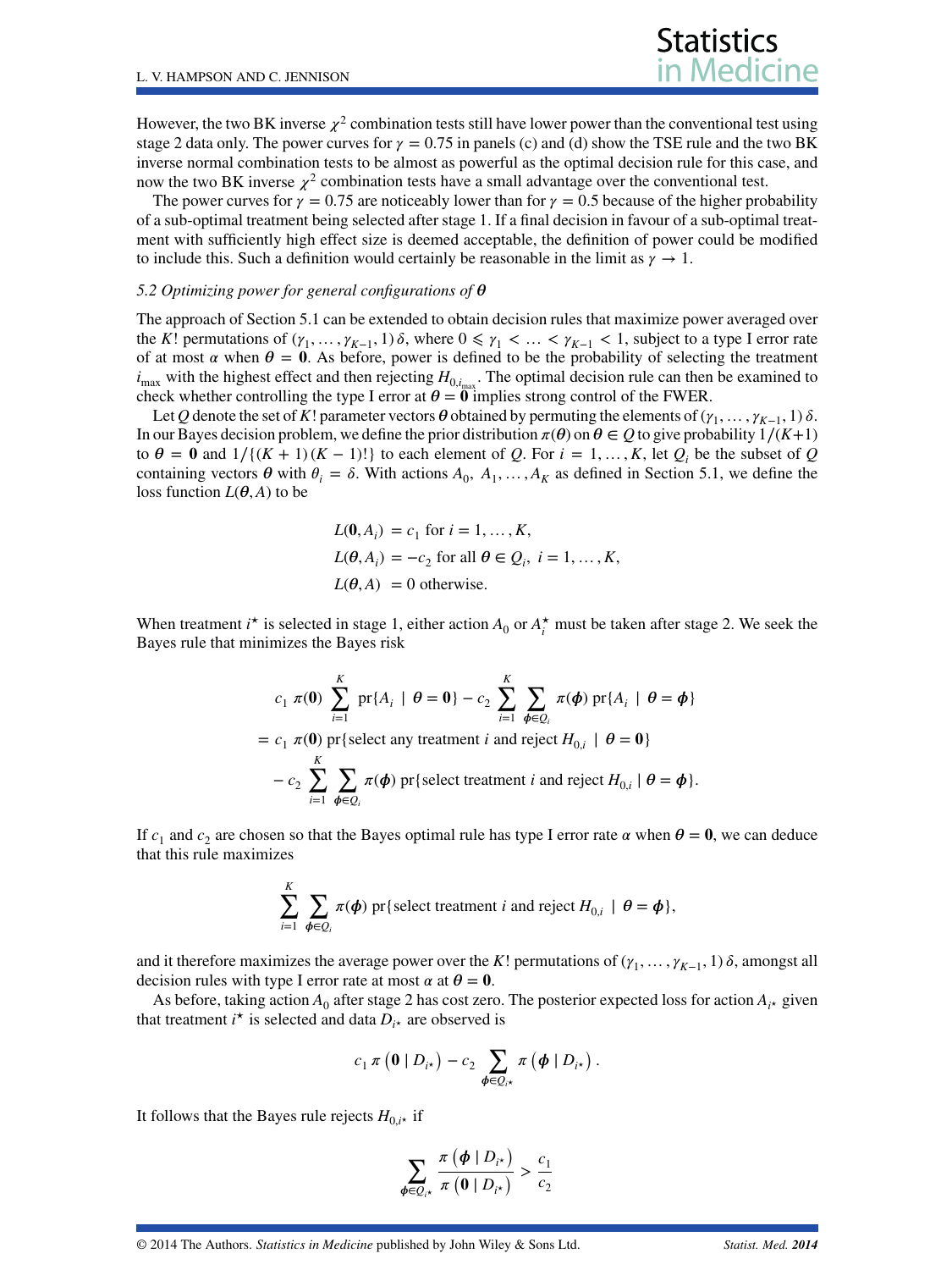or, equivalently, if

**Statistics** 

dicine

<span id="page-9-2"></span>
$$
\frac{1}{(K-1)!} \sum_{\boldsymbol{\phi} \in \mathcal{Q}_{i^*}} LR\left(D_{i^*}; \boldsymbol{\phi}, \mathbf{0}\right) > \frac{c_1}{c_2},\tag{13}
$$

where  $LR(D_{i*}; \phi, 0)$  denotes the likelihood ratio of data  $D_{i*}$  under parameter vectors  $\theta = \phi$  and  $\theta = 0$ . Given  $\theta$ , the stage 1 estimates  $\hat{\theta}_1$  follow an  $N(\theta, V)$  distribution. The inverse of *V* can be written as

$$
V^{-1} = \{(K+1)I_K - 1_{K,K}\}\frac{m_1}{(K+1)\sigma^2},
$$

where  $I_K$  is the  $K \times K$  identity matrix and  $1_{K,K}$  the  $K \times K$  matrix with all elements equal to 1. Thus, the log likelihood ratio of the stage 1 data under  $\theta = \phi$  and 0 is

<span id="page-9-0"></span>
$$
\hat{\boldsymbol{\theta}}_1^T V^{-1} \boldsymbol{\phi} - \frac{1}{2} \boldsymbol{\phi}^T V^{-1} \boldsymbol{\phi} = \hat{\boldsymbol{\theta}}_1^T \lambda(\boldsymbol{\phi}) - h \frac{\delta^2}{\sigma^2},
$$
\n(14)

where

<span id="page-9-5"></span>
$$
\lambda(\phi) = \frac{m_1}{(K+1)\sigma^2} \{ (K+1)\phi - 1_{K,K}\phi \}
$$
 (15)

and the constant *h* is the same for all vectors  $\phi \in Q$ .

When  $\phi \in Q_{i\star}$ , and so  $\phi_{i\star} = \delta$ , the log likelihood ratio for the stage 2 data under  $\theta = \phi$  and  $\theta = 0$  is

<span id="page-9-1"></span>
$$
\frac{m_2}{2\sigma^2} \hat{\theta}_{2,i} \delta - \frac{m_2}{4\sigma^2} \delta^2.
$$
 (16)

Combining [\(14\)](#page-9-0) and [\(16\)](#page-9-1), the condition [\(13\)](#page-9-2) can be written as

<span id="page-9-3"></span>
$$
\sum_{\boldsymbol{\phi}\in\mathcal{Q}_{i^*}} \exp\left\{\hat{\boldsymbol{\theta}}_1^T \boldsymbol{\lambda}(\boldsymbol{\phi})\right\} \exp\left\{\frac{m_2}{2\sigma^2} \hat{\theta}_{2,i^*} \delta\right\} > c,\tag{17}
$$

where *c* depends on  $\delta$ . The value of *c* for which the type I error rate is  $\alpha$  under  $\theta = 0$  varies with  $\delta$ . Therefore, no uniformly most powerful decision rule exists for the  $\theta$  configuration, and we find the appropriate critical value at each  $\delta$  value of interest using the Robbins–Monro algorithm. Although the left-hand side of [\(17\)](#page-9-3) involves a sum of  $(K - 1)!$  terms, this poses no real computational difficulty for typical values of *K*.

In order for an optimal decision rule to protect the FWER over the whole parameter space, coefficients of all elements of  $\hat{\theta}_1$  must be non-negative in each term $\hat{\theta}_1^T \lambda(\phi)$ . Because the smallest coefficient is  $m_1/((K + 1) \sigma^2)$  times

<span id="page-9-4"></span>
$$
(K+1)\gamma_1 - (\gamma_1 + \dots + \gamma_{K-1} + 1),\tag{18}
$$

we simply require that the expression [\(18\)](#page-9-4) is greater than or equal to zero. If the  $\gamma_j$  are equally spaced between  $\gamma_1$  and 1, this condition reduces to  $\gamma_1 \geq K/(K+2)$ , while a sufficient condition for any pattern of  $\gamma_j$ s is  $\gamma_1 \ge (K-1)/K$ . Finally, we appeal to the argument of Section [3](#page-2-0) to claim that a rule of the form [\(17\)](#page-9-3) also protects the FWER when some of the elements of  $\theta$  are greater than zero.

Figure [3](#page-2-0) shows power, averaged over permutations of  $\theta$ , when the methods of Section 3 are applied to the example of Section [4.](#page-3-0)

In panels (a) and (b), the  $\gamma_j$ s are equally spaced between 0.3 and 1. As the form of the optimal rule varies with  $\delta$ , each point on the power curve evaluates the rule maximizing power at that particular value of  $\delta$ . As some  $\hat{\theta}_{1,j}$  have negative weights in [\(17\)](#page-9-3), these rules do not provide strong control of the FWER and we label them as 'pseudo-optimal'. The curve sets an upper bound for the power that can be attained and we deduce that the TSE rule and the two BK inverse normal combination tests have close to the maximum possible power. Indeed, the performance of these three procedures is impressive in view of the fact that they do not have the flexibility of the 'pseudo-optimal' rules to adapt to  $\delta$ . In panels (c) and (d), where the  $\gamma_j$ s are equally spaced between 0.75 and 1,  $\gamma_1 > K/(K + 2)$  so the rules given by [\(17\)](#page-9-3) attach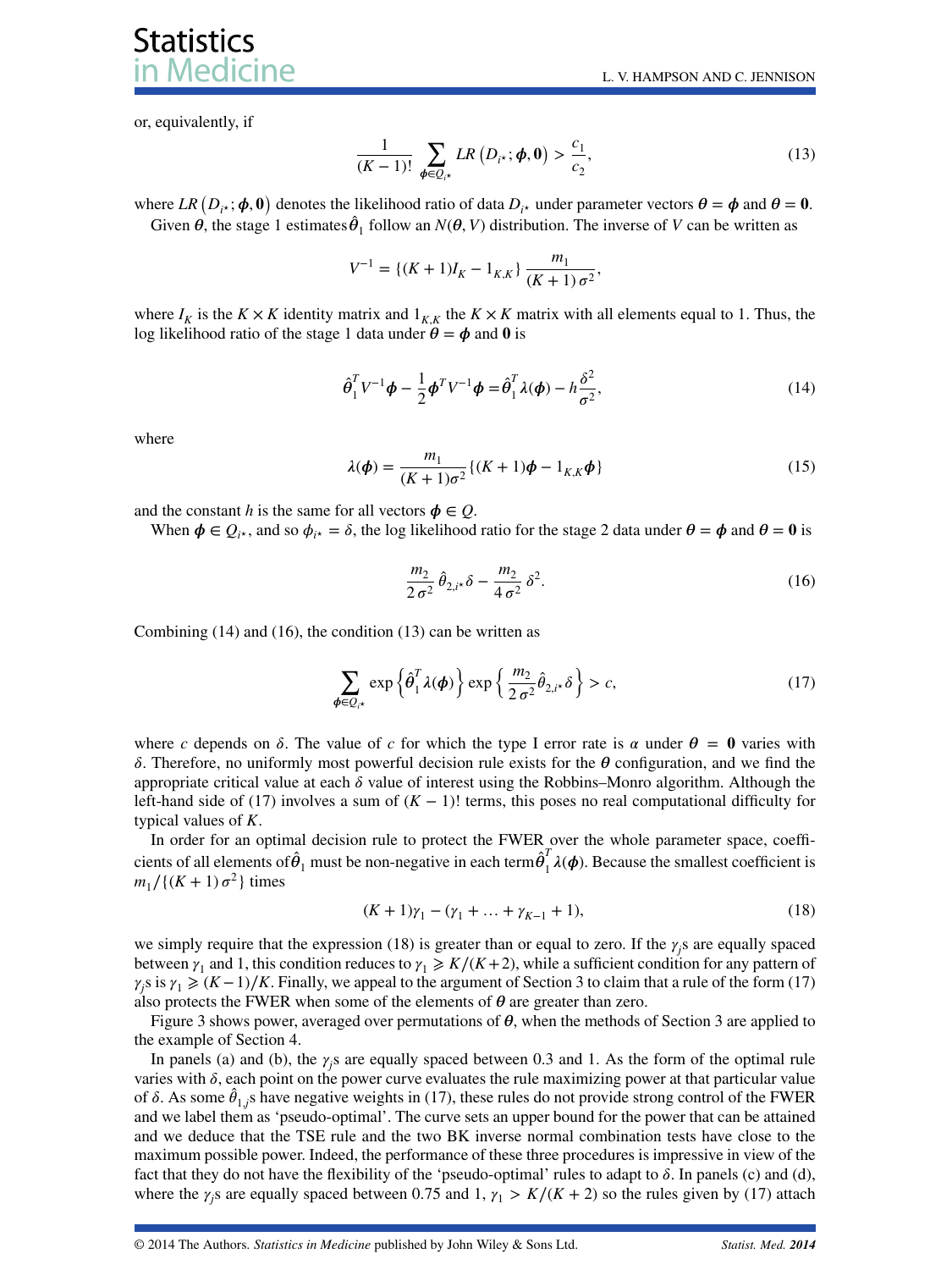

<span id="page-10-1"></span>**Figure 3.** Power achieved by decision rules in the example of Section [4](#page-3-0) when  $\theta$  is a random permutation (a) - (b) of  $(0.3, 0.475, 0.65, 0.825, 1)$   $\delta$  and (c) - (d) of  $(0.75, 0.8125, 0.875, 0.9375, 1)$   $\delta$ . Decision rules are listed in order of decreasing power. Results are based on 1 million simulations for each scenario.

positive weights to all  $\theta_j$ s and we take them to be truly optimal. Again, the TSE rule and the two BK inverse normal combination tests have close to maximum power. The efficiency of the inverse normal combination test using Simes' rule in these examples indicates that the treatment effects of sub-optimal treatments are now sufficiently high that it is beneficial for the final decision rule to 'borrow strength' from  $\hat{\theta}_{1,i}$ ,  $i \neq i^*$ .

#### <span id="page-10-0"></span>*5.3. Optimizing power under dose–response assumptions*

We now consider the situation where investigators suspect that a particular pattern of treatment effects may occur but these views are not held strongly enough to change the form of the study design from that described in Section [2.](#page-1-0) We shall consider the case where the treatment effect is expected to increase steadily with dose but side-effects or poorer compliance at higher doses may disrupt this relationship. It is of interest to know whether using such information about the likely pattern of treatment effects can lead to a significant increase in power.

We capture this somewhat equivocal view about possible treatment effects by formulating a Bayes decision problem with a special prior distribution. Let  $0 \le \gamma_1 < \dots < \gamma_{K-1} < 1$  be specified and suppose the parameter vector  $\theta$  is either  $\theta$  or a permutation of  $(\gamma_1, \ldots, \gamma_{K-1}, 1)$   $\delta$ . We assign prior probability  $1/(K + 1)$  to  $\theta = 0$  and allocate probability  $1/(K + 1)$  to each of the cases  $\theta_i = \delta$ ,  $i = 1, ..., K$ . For *i* = *K*, the maximum treatment effect is  $\theta_K = \delta$ , and we assign all the probability  $1/(K + 1)$  to the case  $\theta = (\gamma_1, \dots, \gamma_{K-1}, 1)$   $\delta = \theta_{ord}$ , say, in line with the assumption that treatment effects increase with dose. For  $i < K$ , the maximum effect is not at the maximum dose, and, because the pattern cannot be monotone, we divide the prior probability  $1/(K + 1)$  evenly across the  $(K - 1)!$  permutations of  $(\gamma_1, \ldots, \gamma_{K-1}, 1)$   $\delta$ with  $\theta_i = \delta$ . Thus, the difference between this prior and that used in Section 5.2 is that the probabilities  $1/(K + 1)(K - 1)!$  for vectors  $\theta$  in the subset  $Q_K$  are re-allocated to the single vector  $\theta_{ord}$ , capturing the desired knowledge about the order of treatment effects in this case.

We define the same loss function as in Section 5.2 and find the Bayes optimal decision rule. The choice of prior implies that the Bayes rule rejects  $H_{0,i*}$  if

$$
LR\left(D_{i^\star};\boldsymbol{\theta}_{ord},\boldsymbol{0}\right) > \frac{c_1}{c_2} \text{ for } i^\star = K
$$

**Statistics**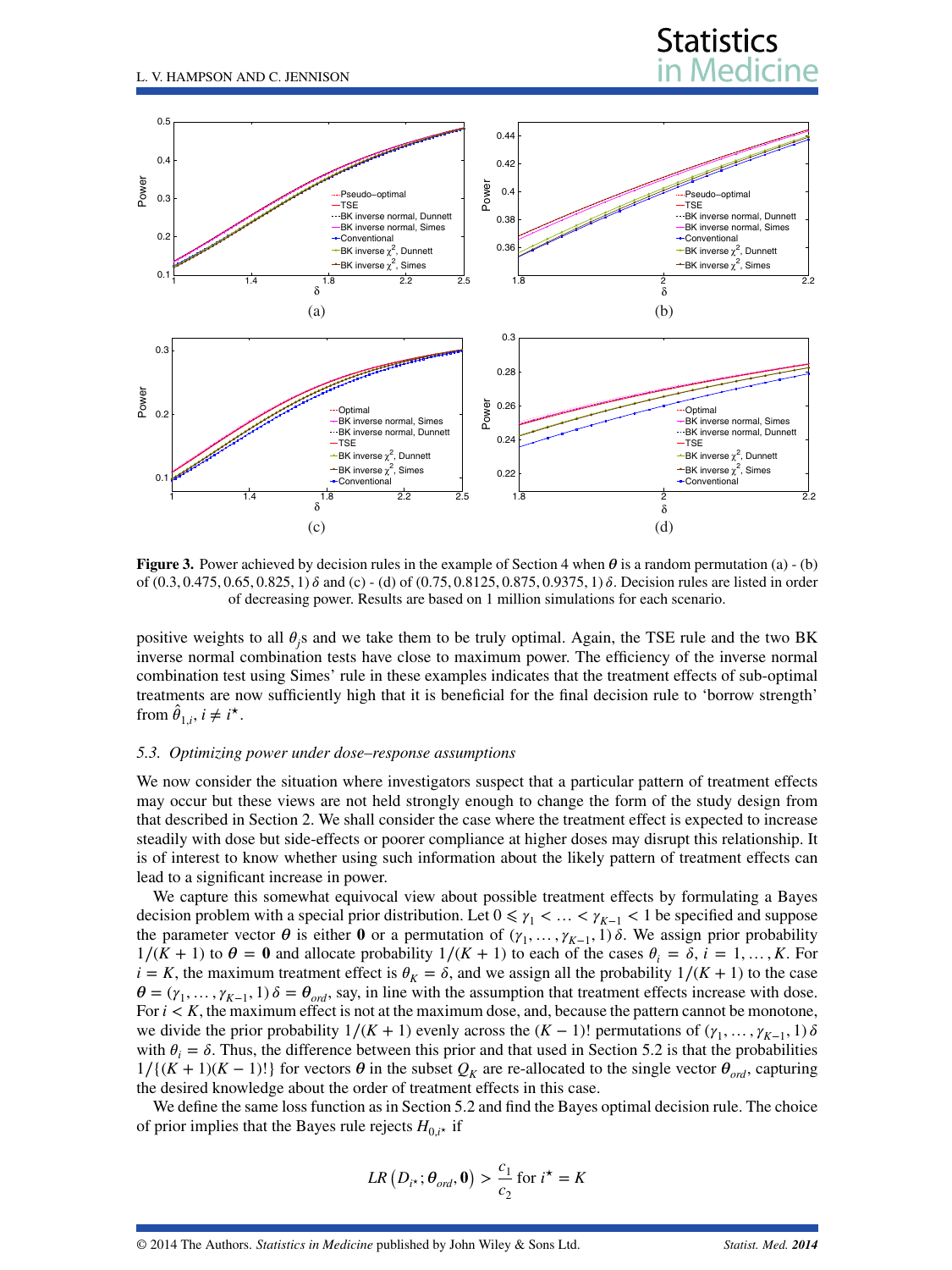# **Statistics** ledicine

and if

$$
\frac{1}{(K-1)!}\sum_{\phi\in Q_{i^{\star}}}LR\left(D_{i^{\star}};\phi,\mathbf{0}\right)>\frac{c_1}{c_2} \text{ for } i^{\star}\neq K.
$$

As in Section 5.2, the likelihood ratio for data  $D_i$ <sup>*\**</sup> can be written as

$$
LR(D_{i^{\star}}; \boldsymbol{\phi}, \mathbf{0}) = \exp\left\{\hat{\boldsymbol{\theta}}_1^T \lambda(\boldsymbol{\phi})\right\} \exp\left\{\frac{m_2}{2 \sigma^2} \hat{\theta}_{2, i^{\star}} \delta\right\} \exp\{-(h + m_2/4)(\delta^2/\sigma^2)\},\
$$

where  $\lambda(\phi)$  is as defined in [\(15\)](#page-9-5) and this is used with vectors  $\phi \in Q_{i^*}$  for  $i^* \neq K$  and with  $\phi = \theta_{ord}$  for  $i^{\star} = K$ .

The form of the Bayes rule depends on  $\delta$  so that no uniformly most powerful test exists for treatment effect configuration  $\theta_{ord}$ . At each positive value of  $\delta$ , the Robbins–Monro algorithm can be used to find the appropriate choice of  $c_1/c_2$  that gives an optimal decision rule with type I error rate  $\alpha$  at  $\theta = 0$ . In order for optimal decision rules to protect the FWER over the whole parameter space, coefficients of elements of  $\hat{\theta}_1$  must be non-negative in each term  $\hat{\theta}_1^T \lambda(\phi)$  for  $\phi \in Q_i$ <sup>*n*</sup> or  $\phi = \theta_{ord}$ , so  $\gamma_1, \dots, \gamma_K$  must satisfy the same conditions discussed in Section 5.2.

We have calculated power curves for decision rules of the previous form when  $\theta = \theta_{ord}$  and the values of  $\gamma_1, \ldots, \gamma_{K-1}$  are as in cases (a) and (c) of Figure [3.](#page-10-1) When the correct treatment,  $i^* = K$ , is selected, the decision depends on  $LR(D_i, \mathcal{O}_{ord}, 0)$  and so takes full advantage of the monotonicity assumption. We compared power under  $\theta = \theta_{ord}$  with that of the optimum rules with no monotonicity assumption, derived in Section 5.2. In case (a), where effect sizes range from  $0.3 \delta$  to  $\delta$ , the maximum increase in power from use of dose–response information is 0.005; although the conditions for strong control of the FWER over the whole parameter space are not met, this is the case for both types of procedure so comparisons are fair. In case (c), effect sizes are closer, all tests control the FWER strongly, and the maximum increase in power is much smaller at 0.0005 (coupling of simulations of the different methods implies that this difference is still estimated reliably). The other six methods are unaffected by assumptions about the possible monotonicity of  $\theta$ . However, because these assumptions lead to such small improvements, power curves for the new optimal rules are barely distinguishable from those shown in Figure [3](#page-10-1) for the pseudooptimal rules in (a) and the optimal rules in (c), and the TSE rule and both inverse normal rules remain very close to optimal.

Bretz *et al.* [\[23\]](#page-18-19) propose methods that accommodate uncertain information about a dose–response curve by assuming that this curve belongs to a specified set of models  $M$ . In their multiple comparison procedures with modelling techniques (MCP-Mod) approach, they define a test statistic  $T_m$  appropriate to each model  $m \in \mathcal{M}$  and use max<sub>*m*</sub>  $T_m$  as a global statistic to test for a positive dose–response relationship. The adjusted *p*-value is calculated using the joint distribution of the  $T_m$ ,  $m \in \mathcal{M}$ , when the treatment effect is zero at all doses, that is,  $\theta = 0$  in our notation. Because the  $T_m$  are weighted sums of mean responses at each dose and some means can have negative coefficients, the FWER is not controlled strongly for all treatment effect vectors  $\theta$ . Assuming that all treatment effects have the same sign resolves this problem: the same assumption would justify use of the 'pseudo-optimal' tests in case (a).

Our results show that robustly efficient methods such as the TSE rule achieve most of the potential gains from additional dose–response assumptions: the parallel in the setting of Bretz *et al.* [\[23\]](#page-18-19) would be to take the maximum observed effect over all doses as the global test statistic. Bretz *et al.* found their method to have comparable power to a certain likelihood ratio test in many cases. Their method has a noticeable advantage when the effect size decreases at high doses, which is to be expected as the likelihood ratio test relies on a monotonicity assumption: the TSE rule makes no such assumption and should not be misled in such cases.

We acknowledge that our setting differs from that of Bretz *et al.* [\[23\]](#page-18-19) in having two stages, and the gains from model information in stage 1 become diluted in the overall power. Also, Bretz *et al.* [\[23\]](#page-18-19) made further use of their modelling framework by identifying the model producing the maximum  $T_m$  and using this model to select the minimum dose achieving a certain specified effect size for further testing. We shall return to discussion of such objectives in Section [9.](#page-16-0)

#### <span id="page-11-0"></span>**6. Relative efficiencies of data combination rules**

We can express the power differences between decision rules in terms of the sample size needed to achieve a specific power. With the design of Section [2](#page-1-0) and group sizes  $m_1$  and  $m_2$ , we have derived optimal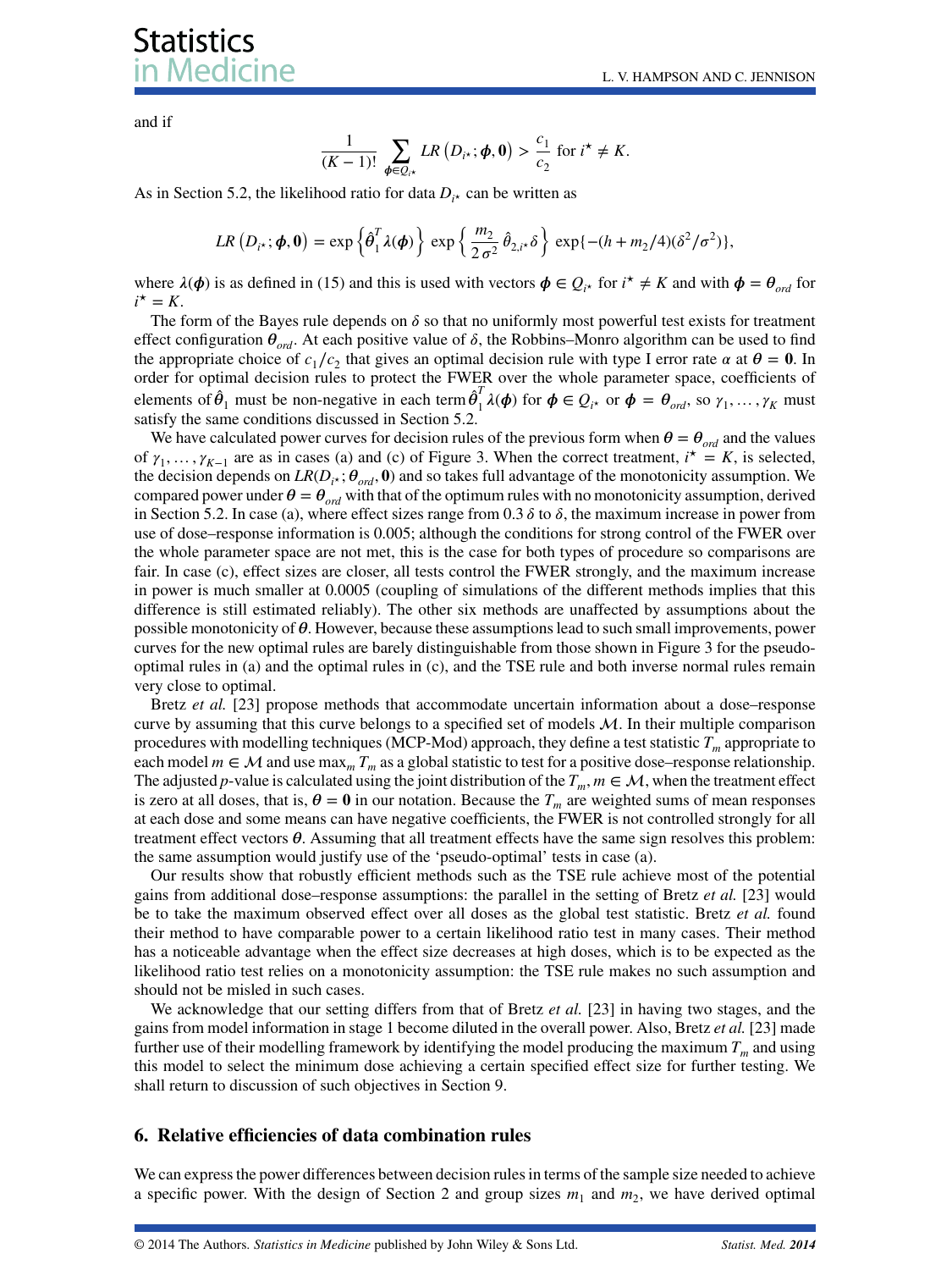<span id="page-12-0"></span>**Table II.** Efficiencies of six decision rules when the treatment vector is a permutation of (a)  $(0, \ldots, 0, 2)$ , (b)  $(0.5, \ldots, 0.5, 2),$  (c)  $(1, \ldots, 1, 2),$  (d)  $(1.5, \ldots, 1.5, 2),$  (e)  $(0.6, 0.95, 1.3, 1.65, 2),$  (f)  $(1.5, 1.625, 1.75, 1.875, 2),$ (g) (0*.*6*,* 0*.*95*,* 1*.*3*,* 1*.*65*,* 2) and (h) (1*.*5*,* 1*.*625*,* 1*.*75*,* 1*.*875*,* 2).

|                               | Treatment effect vector |     |     |    |       |    |    |                 |
|-------------------------------|-------------------------|-----|-----|----|-------|----|----|-----------------|
| Combination rule              | a                       | b   | c   | đ  | $e^i$ |    |    |                 |
| <b>TSE</b>                    | 100                     | 100 | 100 | 99 | 100   | 98 | 99 | 98.             |
| BK inverse normal, Dunnett    | 100                     | 100 | 100 | 99 | 100   | 99 | 99 | 99              |
| BK inverse normal, Simes      | 95                      | 98  | 99  | 99 | 99    | 99 | 98 | 99 <sub>1</sub> |
| BK inverse $\chi^2$ , Dunnett | 95                      | 96  | 96  | 96 | 96    | 95 | 95 | $95 \mid$       |
| BK inverse $\chi^2$ , Simes   | 93                      | 95  | 96  | 96 | 95    | 95 | 95 | $95 \mid$       |
| Conventional test             | 97                      | 97  | 96  | 93 | 94    | 90 | 94 | 90 l            |

In cases (g) and (h), optimal decision rules use information about the order of the elements of  $\theta$ . Group sizes are  $m_1 = 28$  and  $m_2 = 140$ . Results are based on 1 million simulations.

<sup>1</sup> Comparisons in (e) and (g) are with pseudo-optimal decision rules, which do not provide strong control of the familywise error rate, so entries are lower bounds on actual efficiencies.

<span id="page-12-1"></span>**Table III.** Efficiencies of six decision rules when the treatment vector is a permutation of (a)  $(0, \ldots, 0, 2)$ , (b)  $(0.5, \ldots, 0.5, 2),$  (c)  $(1, \ldots, 1, 2),$  (d)  $(1.5, \ldots, 1.5, 2),$  (e)  $(0.6, 0.95, 1.3, 1.65, 2),$  (f)  $(1.5, 1.625, 1.75, 1.875, 2),$ (g) (0*.*6*,* 0*.*95*,* 1*.*3*,* 1*.*65*,* 2) and (h) (1*.*5*,* 1*.*625*,* 1*.*75*,* 1*.*875*,* 2).

|                               |     |         |              | Treatment effect vector |                |           |                |                 |
|-------------------------------|-----|---------|--------------|-------------------------|----------------|-----------|----------------|-----------------|
| Combination rule              | a   | h       | $\mathbf{c}$ | đ                       | e <sup>1</sup> |           | g <sup>T</sup> |                 |
| <b>TSE</b>                    | 100 | 100     | 100          | 99                      | 99             | 98        | 98             |                 |
| BK inverse normal, Dunnett    | 99  | 99      | 100          | 99                      | 99             | 98        | 98             | 98.             |
| BK inverse normal, Simes      | 91  | 95      | 98           | 99                      | 98             | 99        | 97             | 98              |
| BK inverse $\chi^2$ , Dunnett | 96  | 97      | 97           | 97                      | 97             | 96        | 95             | 96 <sub>1</sub> |
| BK inverse $\chi^2$ , Simes   | 93  | 95      | 97           | 97                      | 96             | 96        | 95             | 96 <sub>1</sub> |
| Conventional test<br>.        | 89  | 89<br>. | 89           | 85<br>.                 | 86<br>___      | 82<br>--- | 85             | 82              |

In cases (g) and (h), optimal decision rules use information about the order of the elements of  $\theta$ . Group sizes are  $m_1 = 56$  and  $m_2 = 112$ . Results are based on 1 million simulations.

<sup>1</sup> Comparisons in (e) and (g) are with pseudo-optimal decision rules, which do not provide strong control of the familywise error rate, so entries are lower bounds on actual efficiencies.

decision rules under particular assumptions about the vector of treatment effects,  $\theta$ . Suppose the optimal rule achieves power  $1-\beta$  for a given form of  $\theta$  with maximum treatment effect  $\delta$ . If another rule requires group sizes to be increased to  $\rho m_1$  and  $\rho m_2$  in order to achieve the same power, the relative efficiency of this rule, expressed as a percentage, is  $100/\rho$ .

We have calculated the efficiency of decision rules applied to the example of Section [4](#page-3-0) where  $K = 5$ ,  $\alpha = 0.025$ ,  $m_1 = 28$  and  $m_2 = 140$ . Table [II](#page-12-0) lists relative efficiencies of the six decision rules of Section [3](#page-2-0) for eight configurations of  $\theta$  in which the highest treatment effect is  $\delta = 2$  (fixing power at a different value of  $\delta$  has only a small effect on our conclusions).

Cases (a) to (d) are for  $\theta$  of the form considered in Section 5.1. The TSE rule is optimal for case (c), and, in line with the conjecture made in Section 5.1, we also treat it as being optimal for cases (a) and (b). The form of  $\theta$  in cases (e) and (f) is that considered in Section 5.2. In case (e), we calculated efficiency relative to the 'pseudo-optimal' decision rule. This rule does not control the FWER strongly for all  $\theta$ , but it provides an upper bound on the attainable power, and this is a rather tight upper bound as two rules that do protect FWER have close to 100% efficiency. Cases (g) and (h) concern the situation of Section [5.3](#page-10-0) where there is partial information about the order of treatment effects; in  $(g)$ , we are only able to derive a 'pseudo-optimal' decision rule, and we report efficiency relative to the upper bound this rule provides.

We have carried out the same efficiency assessments with group sizes  $m_1 = 56$  and  $m_2 = 112$ , and the parallel results are presented in Table [III.](#page-12-1) Here, the conventional procedure is less efficient, which is to be expected because more patients are treated in stage 1 and there is greater potential benefit in using their data in the final analysis. The inverse  $\chi^2$  tests, which give equal weight to stage 1 and stage 2 data summaries, fare better with these values of  $m_1$  and  $m_2$ . However, in all cases where a Dunnett test is used for intersection hypotheses, the inverse  $\chi^2$  combination test still lags behind the inverse normal rule.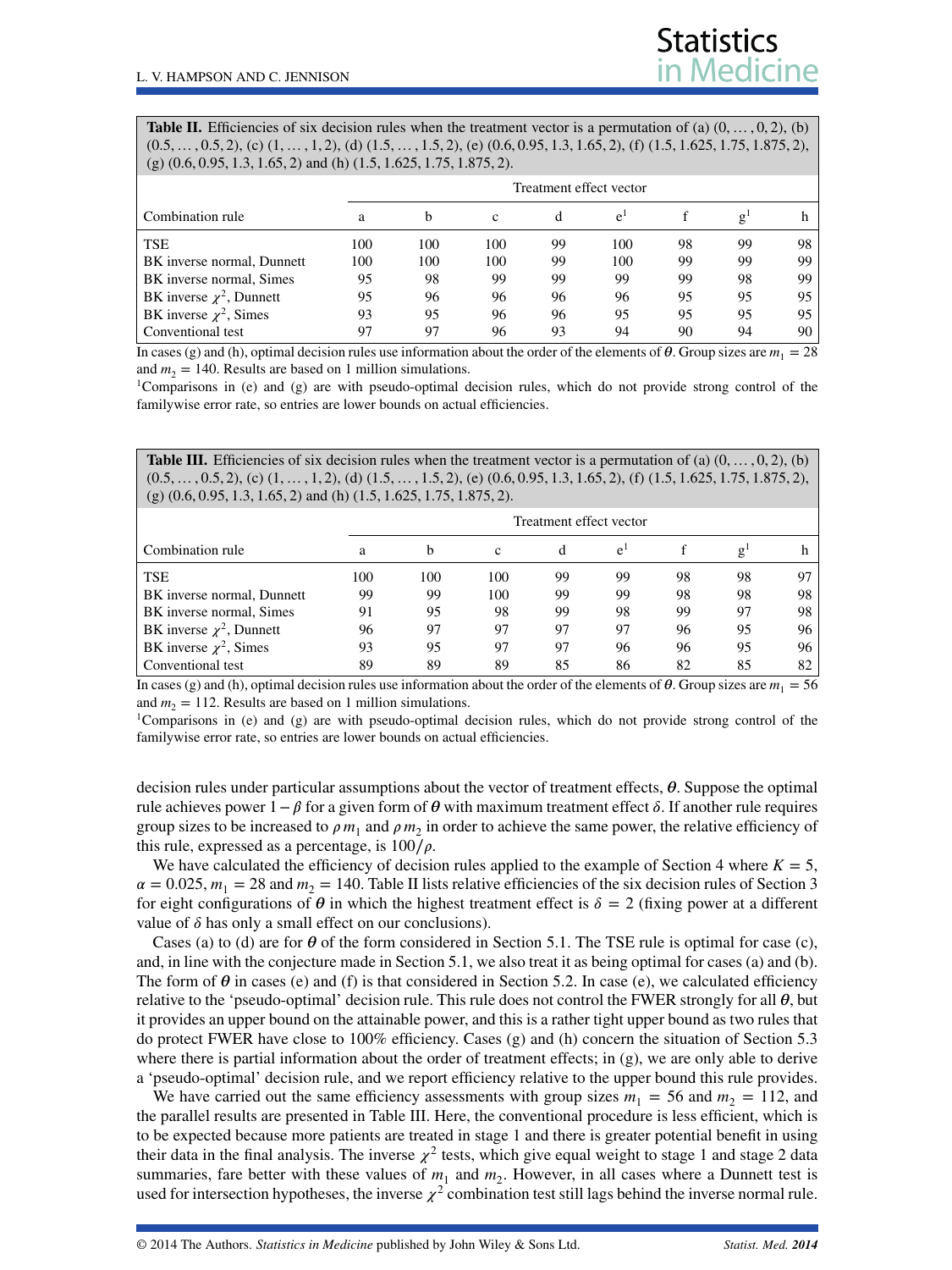# **Statistics** ledicine

There is just one example (case (a) of Table [III\)](#page-12-1) of a Simes test, for which the inverse  $\chi^2$  combination test is superior to the inverse normal, but then the Dunnett test with an inverse normal combination rule is far superior.

Results in Tables [II](#page-12-0) and [III](#page-12-1) show that use of stage 1 data in the final analysis can lead to worthwhile gains in efficiency over the conventional test based on stage 2 data alone. The methods of choice are the TSE procedure and the BK inverse normal combination test using Dunnett tests for intersection hypotheses: these decision rules attain close to the maximum possible power in all scenarios, with relative efficiency of at least 97% in all cases and 99% or more in the majority of cases. The BK inverse normal method using Simes' tests for intersection hypotheses performs poorly when there is a single treatment with a high effect size, but this rule can be close to optimal in other situations. We do not recommend decision rules based on inverse  $\chi^2$  combination tests: in all but extreme cases, these are dominated by the rules using inverse normal combination tests (using Dunnett or Simes *p*-values for intersection hypotheses) and, in some situations, gain no advantage at all from the use of stage 1 data.

### <span id="page-13-0"></span>**7. Optimal division of sample size between phases II and III**

Suppose that in the previous example  $K = 5$  and  $\alpha = 0.025$  are fixed but the group sizes  $m_1$  and  $m_2$  can be chosen freely subject to an upper bound on the total sample size  $(K + 1)m_1 + 2m_2$ . We shall restrict attention here to the robustly efficient TSE procedure. For this decision rule, we have calculated values of  $m_1$  and  $m_2$  that optimize power when the total sample size is fixed at 448, as in the example of Section [4.](#page-3-0) Figure [4](#page-13-1) plots the value of  $m_1$  that maximizes power, as defined in [\(3\)](#page-2-1), for a variety of treatment means  $\theta$ .

Optimal values of  $m_1$  were found by a direct search over the integers between 1 and 74; the accuracy of comparisons was enhanced by using the same sequence of pseudo-random numbers to simulate the power of each design. Thall, Simon and Ellenberg [\[1\]](#page-18-0) report design settings that minimize the expected



<span id="page-13-1"></span>**Figure 4.** (a) Stage 1 group sizes maximizing the power of the TSE procedure when the total sample size is fixed at 448 and  $\theta$  is a random permutation (1) of  $(0, 0, 0, 0, 1)$   $\delta$ , (2) of  $(0.5, 0.5, 0.5, 0.5, 1)$   $\delta$ , (3) of  $(0.75, 0.75, 0.75, 0.75, 1)$   $\delta$ , (4) of  $(0.3, 0.475, 0.65, 0.825, 1)$   $\delta$  and (5) of  $(0.75, 0.8125, 0.875, 0.9375, 1)$   $\delta$ . (b) Power achieved by the optimized TSE procedures. Decision rules are listed in order of decreasing power. Designs are specified with  $K = 5$ ,  $\ell = 0$ ,  $\sigma = 5.0$  and  $\alpha = 0.025$ . Results are based on 1 million simulations for each scenario.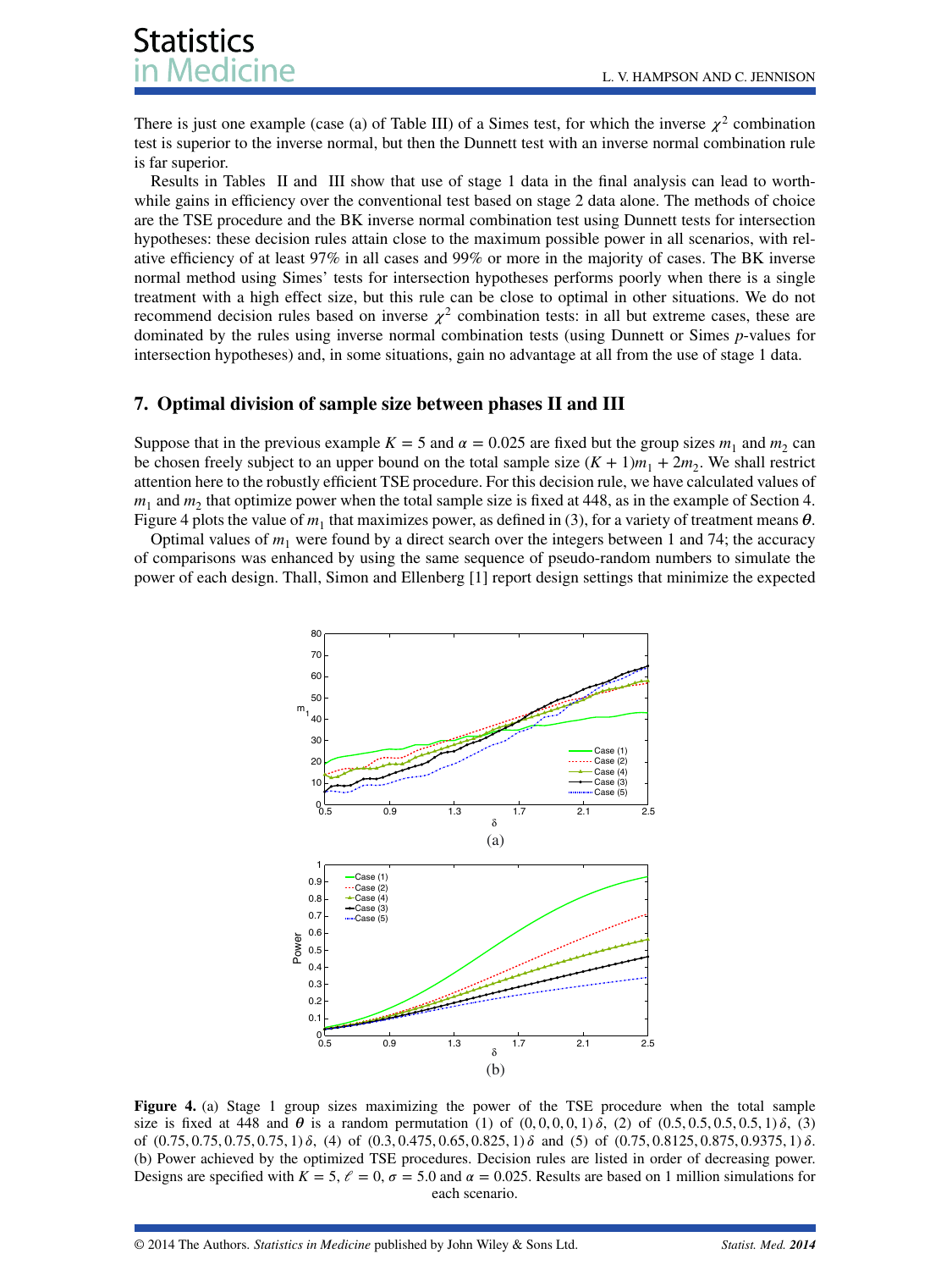

<span id="page-14-0"></span>**Figure 5.** Operating characteristics of the TSE procedure with fixed total sample size  $N = 448$  when  $\theta = (0.5, \ldots, 0.5, 1)$   $\delta$  with (a)  $\delta = 0.5$  and (b)  $\delta = 2.0$ . Plotted probabilities are as follows: (1) pr{select treatment  $K$ ;  $\theta$ }, (2) pr{reject  $H_{0,K}$ |treatment  $K$  selected;  $\theta$ } and (3) the product of these, namely pr{select treatment *K* and reject  $H_{0,K}$ ;  $\theta$ }. Designs have  $K = 5$ ,  $\ell = 0$ ,  $\sigma = 5.0$  and  $\alpha = 0.025$ . Results are based on 1 million simulations for each scenario.

sample size of the TSE procedure when  $\theta$  has the form  $(\gamma_1, \ldots, \gamma_1, 1)\delta$ . In Figure [4,](#page-13-1) we present results for a wider variety of configurations for  $\theta$ . Given the robust efficiency of the TSE procedure, we expect these values of  $m_1$  will also be close to optimal for the optimal tests of Section [5](#page-4-0) and for the inverse normal combination rule with Dunnett *p*-values.

The optimum  $m_1$  varies with both the shape of the vector  $\theta$  and the scale factor  $\delta$ . When selecting  $m_1$ , we trade accuracy in selecting the best treatment,  $i_{max}$ , in stage 1 with sample size for comparing this treatment against control in stage 2. Figure [5](#page-14-0) illustrates the consequences of this trade-off when  $\theta = (0.5, \ldots, 0.5, 1)$   $\delta$  with  $\delta = 0.5$  and  $\delta = 2.0$ .

Initially, power increases with  $m_1$  because of the increased selection accuracy. However, increasing  $m_1$  also reduces the total number of observations on treatment  $i_{max}$  when this treatment is selected, and this eventually results in a loss of overall power to reject  $H_{0,i_{max}}$ . The same considerations help explain why the optimum  $m_1$  increases with  $\delta$ : when  $\delta$  is large, modest values of  $m_2$  still give a high conditional probability of rejecting  $H_{0,i_{max}}$  when treatment  $i_{max}$  is selected, thus we can take a larger value of  $m_1$  to improve the probability of selecting treatment  $i_{max}$  in stage 1. In the example, the optimum  $m_1$  for  $\delta = 0.5$ is 14, while that for  $\delta = 2.0$  is 49.

Because optimum values of  $m_1$  can be below 10 or above 60, we conclude that no single choice is close to ideal in all scenarios. Rather, investigators should consider the most likely scenarios, not necessarily of the form  $(\gamma, \ldots, \gamma, 1)$   $\delta$ , for their trial and choose group sizes that will give the best average power across these cases. Such scenarios could be established by conducting a Bayesian prior elicitation meeting ahead of the phase II/III trial to explore experts' prior opinion on the efficacy of the *K* treatments relative to control. With a given decision rule, it is straightforward to run simulations to compare different choices of  $m_1$  and choose a value that will provide good power under an anticipated set of treatment effects. Note that our definition of power gives no reward for selecting a good second-best treatment and rejecting its null hypothesis although, in practice, this might be considered a successful outcome. This is not a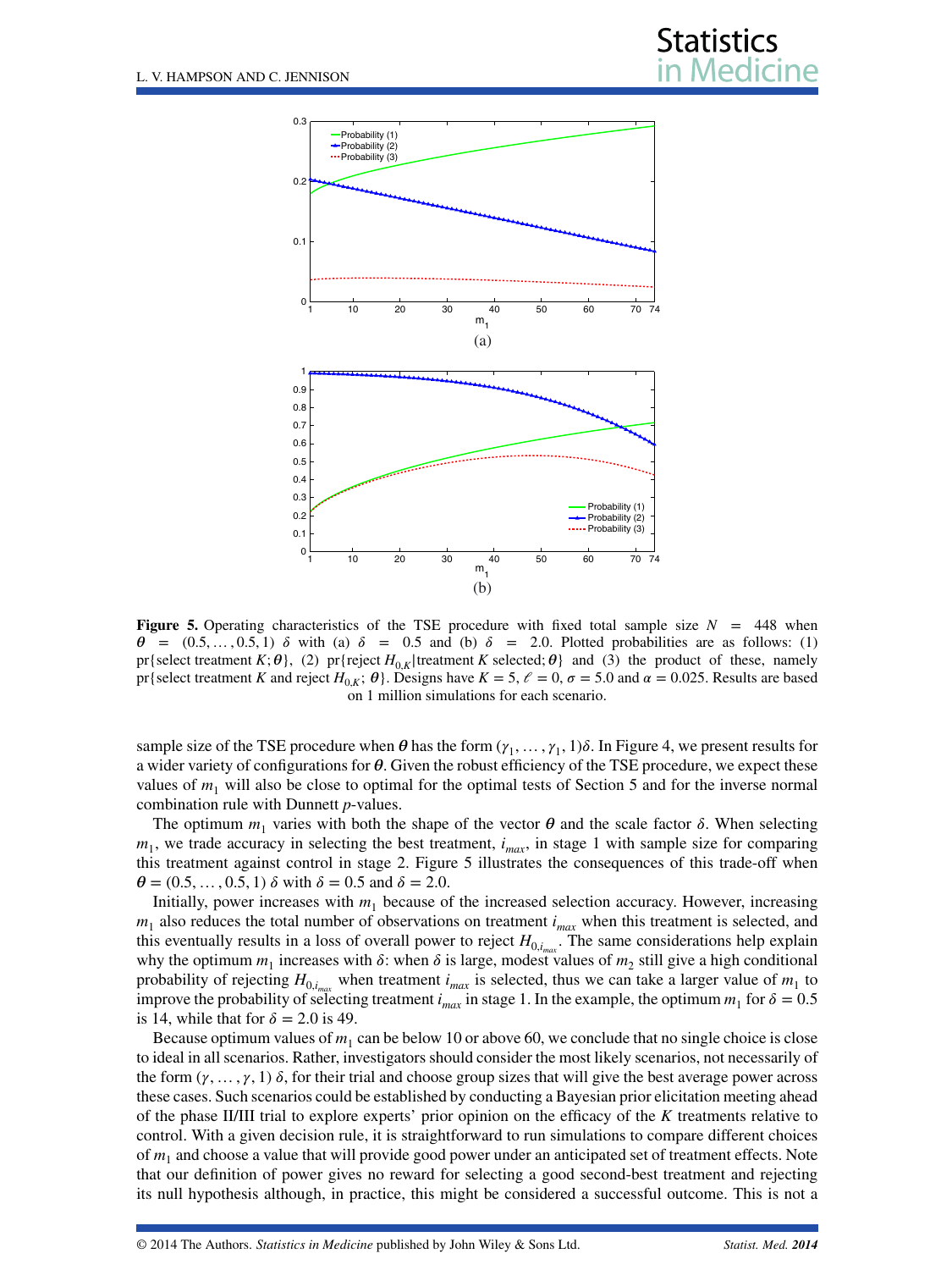

<span id="page-15-1"></span>**Figure 6.** Percentage value,  $r^*$ , of stage 1 data used in the TSE rule, relative to additional stage 2 observations for  $\theta = (\gamma, \dots, \gamma, 1)$   $\delta$  with (1)  $\gamma = 0$ , (2)  $\gamma = 0.5$ , (3)  $\gamma = 0.75$  and (4)  $\gamma = 0.95$ . Designs are as specified in Section [2](#page-1-0) with  $K = 5$ , fixed total sample size  $N = 448$ ,  $(m_1, m_2)$  chosen to maximize the power of the TSE procedure,  $\ell = 0$ ,  $\sigma = 5.0$  and  $\alpha = 0.025$ . Results are based on 1 million simulations for each scenario.

major issue for most of the configurations of  $\theta$  described in Figure [4,](#page-13-1) where treatment *i<sub>max</sub>* is superior to its nearest competitor by some margin. However, when considering cases where several treatments are competitive, it may be appropriate to use an alternative definition of power and, for example, choose group sizes to maximize the probability of selecting any treatment *i* with a treatment effect within 10% of the largest treatment effect and then rejecting  $H_{0,i}$ .

#### <span id="page-15-0"></span>**8. Value of phase II data in the final analysis**

The relative efficiencies in Tables [II](#page-12-0) and [III](#page-12-1) are based on comparing trial designs where both stage 1 and stage 2 group sizes,  $m_1$  and  $m_2$ , are multiplied by a common factor. Another way to assess the benefits of a seamless phase II/III design is to determine how many additional phase III observations would be needed to achieve the increase in power gained by using phase II data in the final analysis. We shall make this assessment when the TSE decision rule is used.

For a given vector of treatment effects  $\theta$ , we can calculate the stage 2 sample size  $\tilde{m}_2$  such that selecting a treatment based on  $m_1$  stage 1 observations and then applying a conventional test with  $\tilde{m}_2$  stage 2 observations on the selected treatment and control gives the same overall power as the TSE rule with group sizes,  $m_1$  and  $m_2$ . Thus, the  $2m_1$  stage 1 observations on treatment  $i^*$  and control in the TSE decision rule have the same benefit as an additional 2  $(\tilde{m}_2 - m_2)$  stage 2 observations for the conventional test. We express the percentage value of the stage 1 observations on treatment  $i^*$  and control relative to extra stage 2 observations in a conventional design as

$$
r^{\star} = 100 \left( \tilde{m}_2 - m_2 \right) / (m_1).
$$

Figure [6](#page-15-1) shows plots of  $r^*$  against  $\delta$  for the example of Section [4](#page-3-0) when  $\theta$  is of the form  $(\gamma, \ldots, \gamma, 1)$   $\delta$ and, for each value of  $\delta$ ,  $m_1$  and  $m_2$  are chosen to maximize the power of the TSE procedure subject to a fixed total sample size  $N = 448$ .

Results vary with the form of  $\theta$  and values of  $r^*$  at  $\delta = 1$  rise from 22 when  $\gamma = 0$  to almost 100 when  $\gamma = 0.95$ . The critical value in the TSE decision rule, calculated under  $\theta = (0, \ldots, 0)$ , adjusts for multiple testing and so avoids any bias from selecting the treatment with the best stage 1 results. When  $\gamma = 0$ , the treatment with effect size  $\delta$  is very likely to be chosen and the adjustment for multiple testing reduces power, leading to a low  $r<sup>*</sup>$ . For higher values of  $\gamma$ , the treatment with effect size  $\delta$  must outperform its rivals in order to be selected after stage 1: it is then likely to have an above average estimate,  $\hat{\theta}_{1,i}$ , and this balances the effect of the multiplicity adjustment. As  $\gamma \to 1$ ,  $r^*$  can exceed 100, indicating that information from all *K* treatments, not just treatment *i <sup>⋆</sup>* and the control, contributes to the final decision.

In a trial involving multiple treatments or several doses of a single treatment, one might expect the treatment effects to be spread out between zero and the highest value. Thus, of the scenarios in Figure [6,](#page-15-1) case (2), with  $\gamma = 0.5$ , represents the most plausible situation. In this case, the stage 1 responses on treatment *i*<sup>\*</sup> have an equivalent value to around 60% of their number of stage 2 observations. Recognizing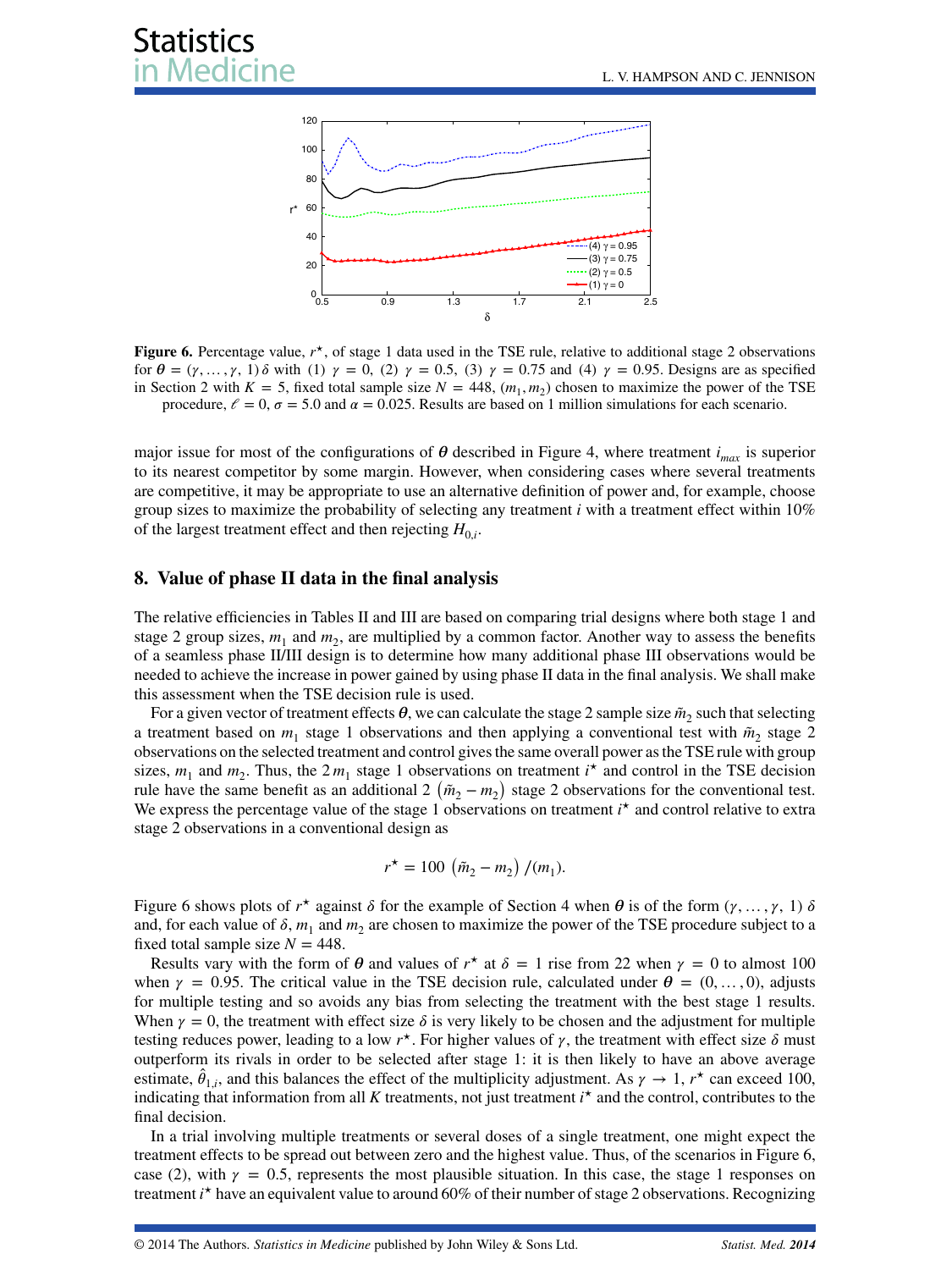the usual uncertainty about likely treatment effects, we suggest that stage 1 data on treatment *i <sup>⋆</sup>* should typically be viewed as offering around 50% to 70% of their face value as stage 2 observations in many situations. Since the TSE rule is close to optimal under general configurations of  $\theta$ , the results of this section should also provide an accurate reflection of the value of using stage 1 data in other efficient decision rules.

### <span id="page-16-0"></span>**9. Discussion**

We have sought optimal data combination rules for seamless two-stage designs, making the problem tractable by focusing on one configuration of  $\theta$  at a time. In many situations, the optimal rules that we have derived control the FWER strongly; in other cases, our results provide upper bounds on the attainable power that serve as benchmarks for other procedures. We have identified two decision rules that we would recommend for use in practice, namely the TSE procedure and the BK inverse normal combination test using Dunnett *p*-values for intersection hypotheses. These rules are highly efficient in a variety of situations and tailoring the decision rule to the particular configuration of  $\theta$  can give only very small additional efficiency. Furthermore, because both rules can be expressed as closed testing procedures, they can be used flexibly, still controlling the FWER when additional criteria are used to select a treatment for stage 2. We have also demonstrated how observations can be divided between the two stages to maximize power in a given scenario. Comparisons with the conventional practice of using phase III data alone in a final hypothesis test confirm that combining data across phases can improve power: for typical vectors of treatment effects, the increase in power is comparable with that achieved by adding 50% to 70% of the subjects on two stage 1 treatments to the stage 2 sample size and performing a conventional analysis. We have reached similar conclusions in simulations with different numbers of treatments and different sample sizes. In some situations, the benefits of data combination may be deemed insufficient to compensate for the planning and logistical effort involved in a seamless phase II/III trial; in others, particularly clinical trials for rare diseases, the power gained from stage 1 data may be deemed very worthwhile.

Sampson and Sill [\[2\]](#page-18-1) derived a conditionally unbiased most powerful test for this problem. Their conditioning event is rather complex, as is the resulting test, and their procedure does not include stopping for futility after stage 1. If adapted to our problem, this method could not do better than our optimal rules for particular  $\theta$  vectors. Bretz *et al.* [\[24\]](#page-18-20) asked whether the approach of Sampson and Sill [\[2\]](#page-18-1) could be extended to find an unconditionally unbiased most powerful test: our results show that different tests are optimal for different configurations of treatment effects, so this is not the case.

Extensions of the problem described in Section [2](#page-1-0) have been proposed and studied. Optimizing procedures in more complex settings may not be feasible, but, to the extent that these new problems retain core elements of the basic problem, we expect our conclusions to remain relevant. As an example, Bischoff and Miller [\[25\]](#page-18-21) consider the case of two treatments and a control with normal responses of unknown variance, and they tailor the design to minimize total expected sample size. Their test statistic combines estimates of the effect of the selected treatment from stages 1 and 2 in the same way as the TSE rule, so our results suggest that using this estimate in a *t*-statistic will give good power.

Stallard and Todd [\[26\]](#page-18-22) consider testing multiple treatments against a control in a sequential design in which the most promising treatment is selected at the first analysis and subsequent interim analyses allow early stopping for a final decision. Calculations follow similar lines to those of standard group sequential tests; see, for example, [\[27,](#page-18-23) Ch. 19]. With just two analyses, this method reduces to the TSE procedure, and we conclude that it combines data before and after treatment selection in an efficient way. The approach can be extended in various directions: these include allowing treatments to be dropped over several analyses [\[28,](#page-18-24) [29\]](#page-18-25) or basing the treatment selection on a short-term endpoint [\[30\]](#page-19-0).

Magirr *et al.* [\[31\]](#page-19-1) propose a new type of trial design for comparing multiple treatments with a control at multiple analyses. As in the TSE procedure, decision rules are defined in terms of the means of cumulative data on each treatment and the control. An innovative approach to computation makes it feasible to create designs comparing many treatments with several interim analyses. Wason and Jaki [\[32\]](#page-19-2) use numerical search methods to optimize features of these designs, including the allocation ratio between active treatments and the control.

DiScala and Glimm [\[33\]](#page-19-3) consider an adaptive trial design with a survival endpoint, in which treatment selection is based on a more rapidly observed event. When analysing follow-up data on subjects who have already contributed to a decision about treatment choice, there is a danger of type I error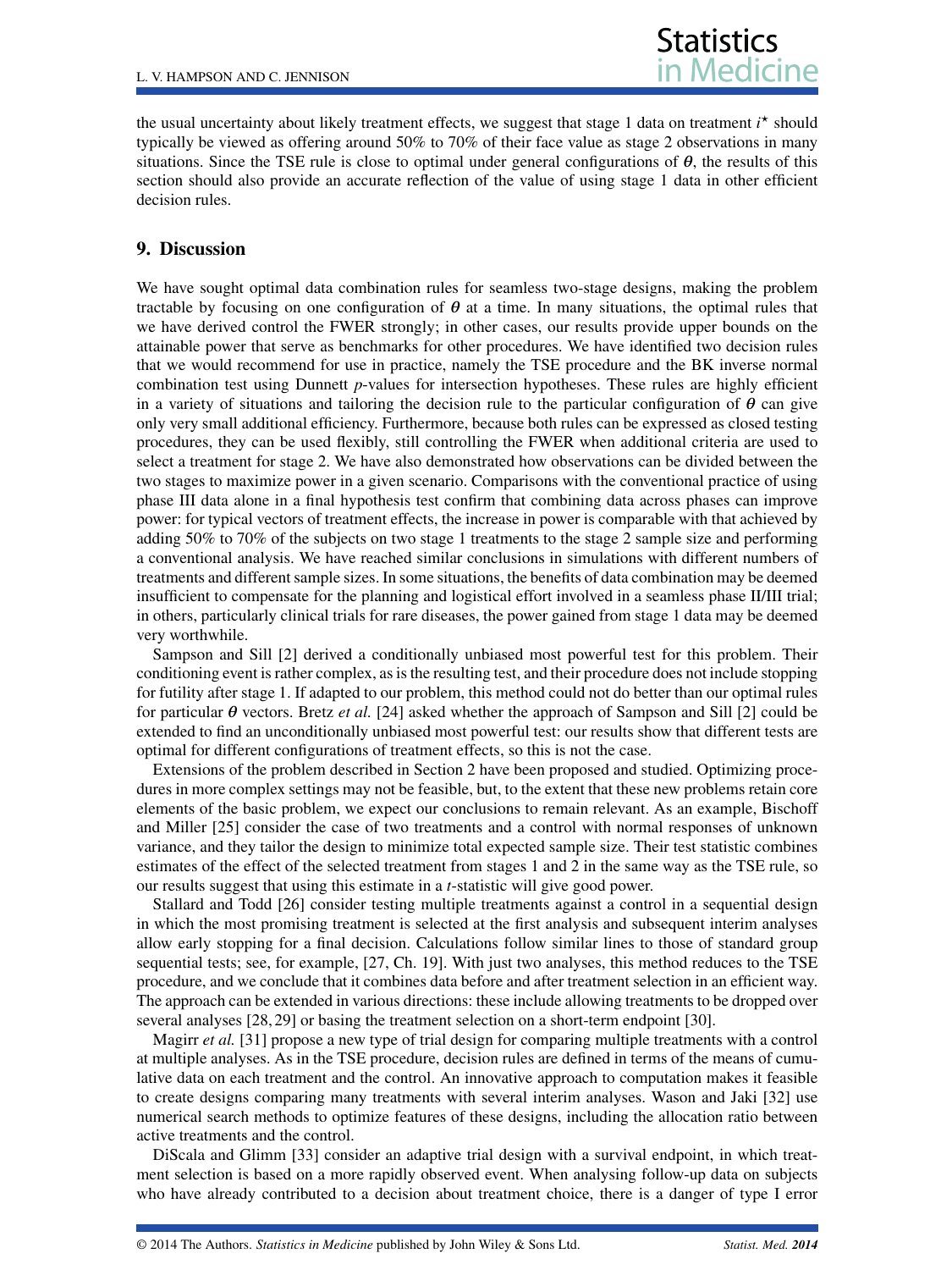**Statistics** edicine

inflation ([\[34\]](#page-19-4)) but the methods of Jenkins *et al.* [\[35\]](#page-19-5) and Irle and Schäfer [\[36\]](#page-19-6) can be used to avoid this problem.

In Section [5.3,](#page-10-0) we considered the case where 'treatments' represent dose levels and a dose–response model may be used. The smaller risk of safety problems at lower dose levels motivates the decision in the MCP-mod procedure of Bretz *et al.* [\[23\]](#page-18-19) to select the lowest dose that produces a specified treatment effect, even when safety responses are not considered directly. Some authors have considered treatment selection and testing based on both efficacy and safety data: Liu and Pledger [\[15\]](#page-18-14) refer to safety outcomes when deciding on the treatment to take forward from the first stage of a seamless phase II/III design; König *et al.* [\[37\]](#page-19-7) and Kimani *et al.* [\[38\]](#page-19-8) propose further procedures for this case. If a model for efficacy, and possibly safety, is specified and the benefits of demonstrating a new treatment to be effective are quantified, the question of how best to design two (or more) phases of a drug development programme can be clearly stated. The problem is challenging, even without the combination of data across stages of a seamless design. This is an area of considerable current activity that is starting to produce important insights; see, for example, [\[39,](#page-19-9) [40\]](#page-19-10).

## **Appendix A**

#### *Connection between optimal data combination rules and parameter estimates for a linear model*

We consider the case of Section 5.1 where  $\theta$  is a permutation of  $(\gamma, \ldots, \gamma, 1)$   $\delta$  for known  $\gamma \in (0, 1)$ . Let  $\hat{\mu}_{1,i}$ ,  $i = 0, 1, \ldots, K$ , denote the first stage sample means on the control and *K* experimental treatments, so the estimated treatment effects in stage 1 are  $\hat{\theta}_{1,i} = \hat{\mu}_{1,i} - \hat{\mu}_{1,0}, i = 1, \ldots, K$ . For simplicity, suppose  $\hat{\theta}_{1,K}$  is the largest stage 1 estimate and treatment  $i^* = K$  is compared against control in stage 2.

The optimal decision rule [\(8\)](#page-6-0) in Section 5.1 is based on the likelihood ratio of the combined stage 1 and stage 2 data under  $\theta = \xi_{i^*} = (\gamma, \dots, \gamma, 1)$   $\delta$  and  $\theta = 0$ , and this can be written as the product of separate terms for stage 1 and stage 2 data. The stage 1 estimates  $\hat{\theta}_{1,1}, \dots, \hat{\theta}_{1,K}$  follow a normal linear model with a single unknown parameter  $\delta$ ; also, given  $i^* = K$ , the stage 2 estimate  $\hat{\theta}_{1,K}$  is normally distributed with mean  $\delta$ . Let  $\hat{\delta}_1$  and  $\hat{\delta}_2$  be the maximum likelihood estimates of  $\delta$  based on stages 1 and 2 data, respectively, with variances var  $(\hat{\delta}_1)$  and var  $(\hat{\delta}_2)$ . Standard algebra shows that the log likelihood ratio between  $\theta = \xi_{i*}$  and  $\theta = 0$  for stage 1 data is a constant plus  $\delta \hat{\delta}_1$ /var  $(\hat{\delta}_1)$ , and for stage 2, data it is a constant plus  $\delta \hat{\delta}_2$  / var  $(\hat{\delta}_2)$ . Combining these terms, we find the log likelihood ratio based on the stage 1 and stage 2 data together is an increasing function of

$$
\delta \left( \frac{\hat{\delta}_1}{\text{var}\left(\hat{\delta}_1\right)} + \frac{\hat{\delta}_2}{\text{var}\left(\hat{\delta}_2\right)} \right),\,
$$

a multiple of the maximum likelihood estimate of  $\delta$  for the pooled stages 1 and 2 data. It follows that the first-stage estimates  $\hat{\theta}_{1,1}$  ...,  $\hat{\theta}_{1,K}$  contribute to the optimal decision rule with weights proportional to their weights in  $\hat{\delta}_1$ , the estimate of  $\delta$  obtained by fitting a normal linear model to  $\hat{\theta}_{1,1},\ldots,\hat{\theta}_{1,K}$ .

At this point, it helps to represent the stage 1 data as the sample means  $\hat{\mu}_{1,i}$ ,  $i = 0, 1, \ldots, K$ , on the control and *K* experimental treatments. In the case we are considering,  $\theta = (\gamma, \dots, \gamma, 1) \delta$  and  $\hat{\mu}_{1,0}, \dots, \hat{\mu}_{1,K}$ follow a linear regression model with  $E(\hat{\mu}_{1,i}) = \alpha + \delta x_i$ , where  $x_0 = 0, x_1 = ... = x_{K-1} = \gamma$  and  $x_K = 1$ . The estimate  $\hat{\delta}_1$  is a linear combination of  $\hat{\mu}_{1,0}, \dots, \hat{\mu}_{1,K}$  with weights summing to zero, so

$$
\hat{\delta}_1 = w_0 \hat{\mu}_{1,0} + w_1 \hat{\mu}_{1,1} + \dots + w_K \hat{\mu}_{1,K}
$$
  
=  $w_1 \hat{\theta}_{1,1} + \dots + w_K \hat{\theta}_{1,K}$ 

and we see  $\hat{\theta}_{1,1}, \ldots, \hat{\theta}_{1,K}$  contribute to  $\hat{\delta}_1$  with the same weights as  $\hat{\mu}_{1,1}, \ldots, \hat{\mu}_{1,K}$ . If  $\gamma = 0$ , so  $\theta =$  $(0, \ldots, 0, 1)$   $\delta$ , it is straightforward to show

$$
\hat{\delta}_1 = \hat{\mu}_{1,K} - \frac{1}{K} \sum_{i=0}^{K-1} \hat{\mu}_{1,i} = \hat{\theta}_{1,K} - \frac{1}{K} \sum_{i=1}^{K-1} \hat{\theta}_{1,i},
$$

in agreement with the contributions of  $\hat{\theta}_{1,0}, \ldots, \hat{\theta}_{1,K}$  in the decision rule [\(11\)](#page-6-3), which can be regarded as a test of  $H_0$ :  $\delta = 0$ . If  $\gamma = 0.5$ ,  $\hat{\mu}_{1,1}, \dots, \hat{\mu}_{1,K-1}$  make no contribution to the estimate of the slope  $\delta$  in the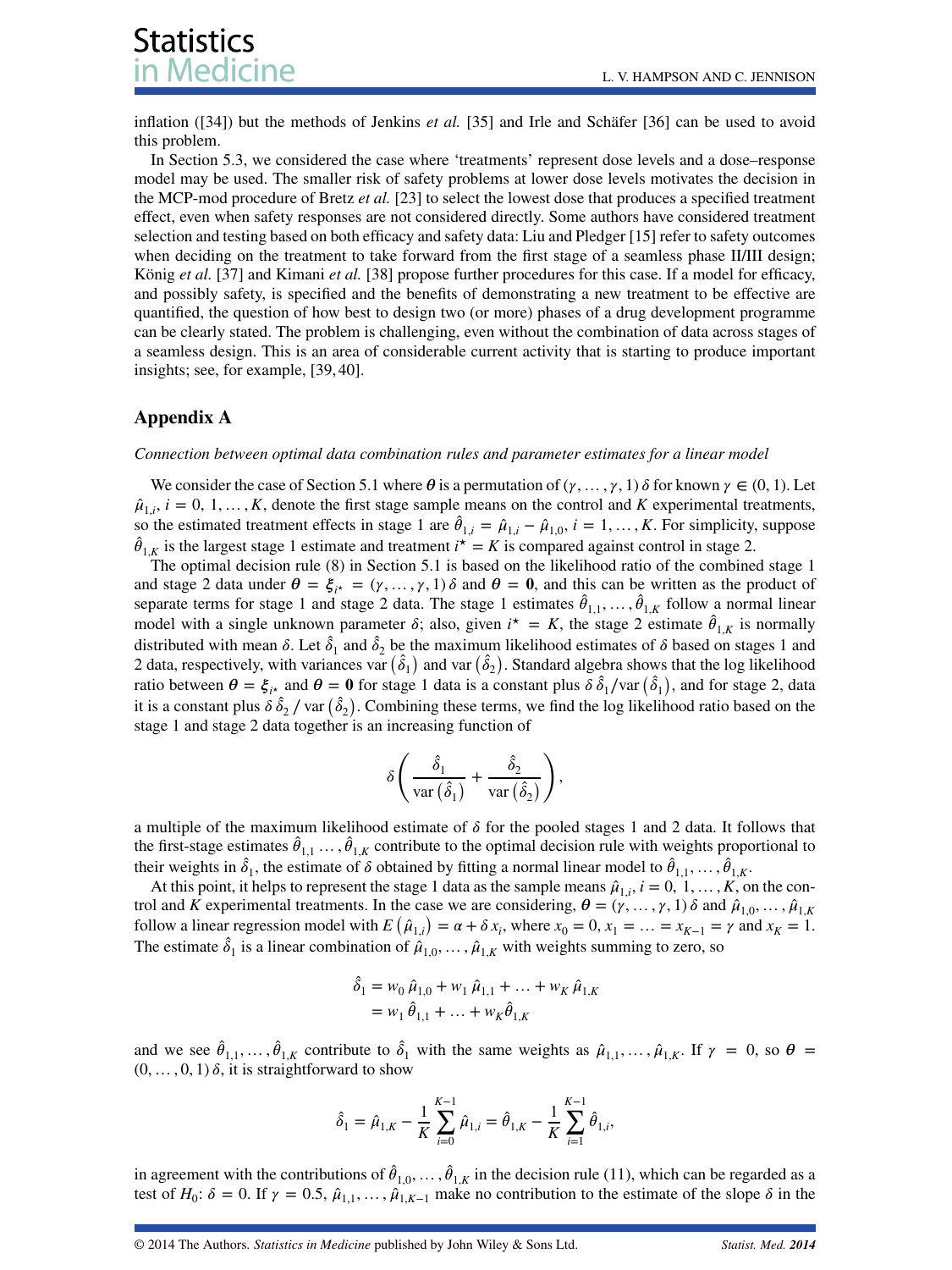

linear regression  $E(\hat{\mu}_{1,i}) = \alpha + \delta x_i$  and so have zero weight in  $\hat{\delta}_1$ , in keeping with their absence from the TSE decision rule, which is optimal in this case. For other values of  $\gamma$ , inspection of the linear regression model shows that  $\hat{\mu}_{1,1}, \dots, \hat{\mu}_{1,K-1}$  contribute to  $\hat{\delta}_1$  with negative weights if  $\gamma < 0.5$  and with positive weights if  $\gamma > 0.5$ , which agrees with the pattern of weights for unselected first-stage treatments in the data combination rule [\(11\)](#page-6-3).

#### **Acknowledgements**

The first author received financial support from U.K. Engineering and Physical Sciences Research Council, Pfizer U.K. and the Medical Research Council (MR/J014079/1) while undertaking this research.

#### **References**

- <span id="page-18-0"></span>1. Thall PF, Simon R, Ellenberg SS. Two-stage selection and testing designs for comparative clinical trials. *Biometrika* 1988; **75**:303–310.
- <span id="page-18-1"></span>2. Sampson AR, Sill MW. Drop-the-losers design: normal case. *Biometrical Journal* 2005; **3**:257–268.
- <span id="page-18-2"></span>3. Bretz F, Schmidli H, König F, Racine A, Maurer W. Confirmatory seamless phase II/III clinical trials with hypotheses selection at interim: general concepts (with discussion). *Biometrical Journal* 2006; **48**:623–634.
- <span id="page-18-3"></span>4. Schmidli H, Bretz F, Racine A, Maurer W. Confirmatory seamless phase II/III clinical trials with hypotheses selection at interim: applications and practical considerations. *Biometrical Journal* 2006; **48**:635–643.
- <span id="page-18-4"></span>5. Marcus R, Peritz E, Gabriel KR. On closed testing procedures with special reference to ordered analysis of variance. *Biometrika* 1976; **63**:655–660.
- <span id="page-18-5"></span>6. Bauer P, Köhne K. Evaluation of experiments with adaptive interim analyses. *Biometrics* 1994; **50**:1029–1041.
- <span id="page-18-6"></span>7. Jennison C, Turnbull BW. Discussion of papers on "Confirmatory seamless phase II/III clinical trials with hypotheses selection at interim". *Biometrical Journal* 2006; **48**:650–655.
- <span id="page-18-7"></span>8. Bauer P, Kieser M. Combining different phases in the development of medical treatments within a single trial. *Statistics in Medicine* 1999; **18**:1833–1848.
- <span id="page-18-8"></span>9. Fisher RA. *Statistical Methods for Research Workers* 4th ed. Oliver and Boyd: London, 1932.
- <span id="page-18-9"></span>10. Mosteller F, Bush RR. Selected quantitative techniques. In *Handbook of Social Psychology*, Lindsey G (ed.), Vol. 1. Addison-Wesley: Cambridge, MA, 1954; 289–334.
- <span id="page-18-10"></span>11. Lehmacher W, Wassmer G. Adaptive sample size calculations in group sequential trials. *Biometrics* 1999; **55**:1286–1290.
- <span id="page-18-11"></span>12. Simes RJ. An improved Bonferroni procedure for multiple tests of significance. *Biometrika* 1986; **73**:751–754.
- <span id="page-18-12"></span>13. Dunnett CW. A multiple comparison procedure for comparing several treatments with a control. *Journal of the American Statistical Association* 1955; **50**:1096–1121.
- <span id="page-18-13"></span>14. Sarkar SK, Chang CK. The Simes method for multiple hypothesis testing with positively dependent test statistics. *Journal of the American Statistical Association* 1997; **92**:1601–1608.
- <span id="page-18-14"></span>15. Liu Q, Pledger GW. Phase 2 and 3 combination designs to accelerate drug development. *Journal of the American Statistical Association* 2005; **100**:493–502.
- <span id="page-18-15"></span>16. Jennison C, Turnbull BW. Adaptive seamless designs: selection and prospective testing of hypotheses. *Journal of Biopharmaceutical Statistics* 2007; **17**:1135–1161.
- <span id="page-18-16"></span>17. Eales JD, Jennison C. An improved method for deriving optimal one-sided group sequential tests. *Biometrika* 1992; **79**:13– 24
- 18. Barber S, Jennison C. Optimal asymmetric one-sided group sequential tests. *Biometrika* 2002; **89**:49–60.
- 19. Banerjee A, Tsiatis AA. Adaptive two-stage designs in phase II clinical trials. *Statistics in Medicine* 2006; **25**: 3382–3395.
- 20. Öhrn F, Jennison C. Optimal group sequential designs for simultaneous testing of superiority and non-inferiority. *Statistics in Medicine* 2010; **29**:743–759.
- <span id="page-18-17"></span>21. Hampson LV, Jennison C. Group sequential tests for delayed responses (with discussion). *Journal of the Royal Statistical Society B* 2013; **75**:3–54.
- <span id="page-18-18"></span>22. Robbins H, Monro S. A stochastic approximation method. *The Annals of Mathematical Statistics* 1951; **22**:400–407.
- <span id="page-18-19"></span>23. Bretz F, Pinheiro JC, Branson M. Combining multiple comparisons and modeling techniques in dose-response studies. *Biometrics* 2005; **61**:738–748.
- <span id="page-18-20"></span>24. Bretz F, Strassburger K, Maurer W. Dicussion of "Drop-the-losers design: Normal case". *Biometrical Journal* 2005; **3**: 274–275.
- <span id="page-18-21"></span>25. Bischoff W, Miller F. Adaptive two-stage test procedures to find the best treatment in clinical trials. *Biometrika* 2005; **92**:197–212.
- <span id="page-18-22"></span>26. Stallard N, Todd S. Sequential designs for phase III clinical trials incorporating treatment selection. *Statistics in Medicine* 2003; **22**:689–703.
- <span id="page-18-23"></span>27. Jennison C, Turnbull BW. *Group Sequential Methods with Applications to Clinical Trials*. Chapman & Hall/CRC: Boca Raton, 2000.
- <span id="page-18-24"></span>28. Kelly PJ, Stallard N, Todd S. An adaptive group sequential design for phase II/III clinical trials that select a single treatment from several. *Journal of Biopharmaceutical Statistics* 2005; **15**:641–658.
- <span id="page-18-25"></span>29. Stallard N, Friede T. A group-sequential design for clinical trials with treatment selection. *Statistics in Medicine* 2008; **27**:6209–6227.